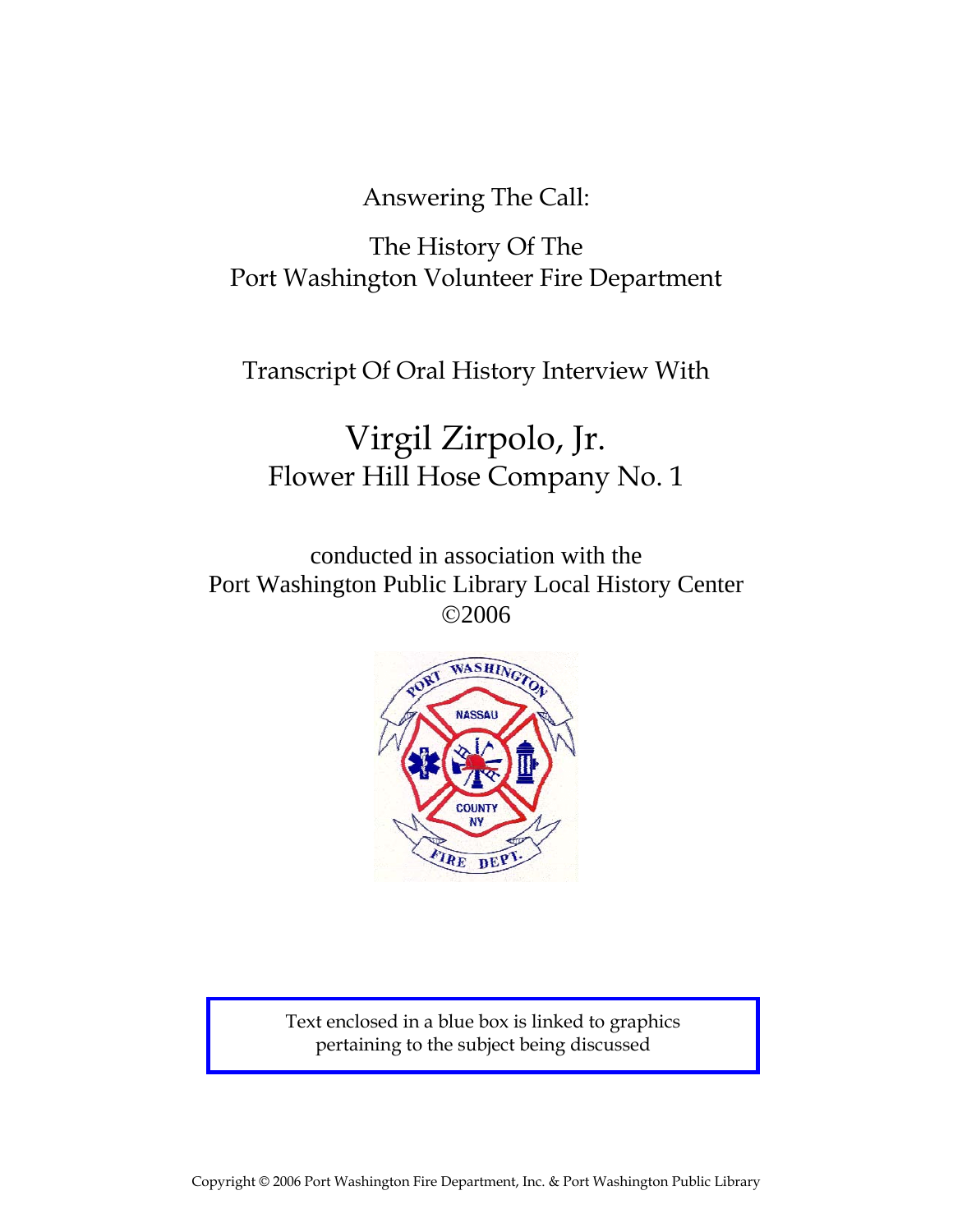Interview with Virgil Zirpolo by Sally Olds pk November 18, 2004

Q: Today is November 18th, 2004. This is an interview with Virgil Zirpolo. My name is Sally Olds. The interview is taking place at the Port Washington Public Library. Can you please say your name?

Virgil Zirpolo: My name is Virgil Zirpolo Junior.

- Q: And which fire company are you affiliated with?
- VZ: I am affiliated with Flower Hill Hose Company Number One.
- Q: Okay. You grew up in Port Washington?
- VZ: Yes.
- Q: What was it like growing up here?
- VZ: Very different than it is now. Where the library is now was a church--the Methodist Church. We used to play over at the Main Street School. We also played in Stannard's Brook Park, which is still there. Because I lived on Preston Street when I grew up till about nine years old when I moved up into the Park section on Park Avenue. I lived there until 1960 when I went into the military. I joined Flower Hill Hose Company in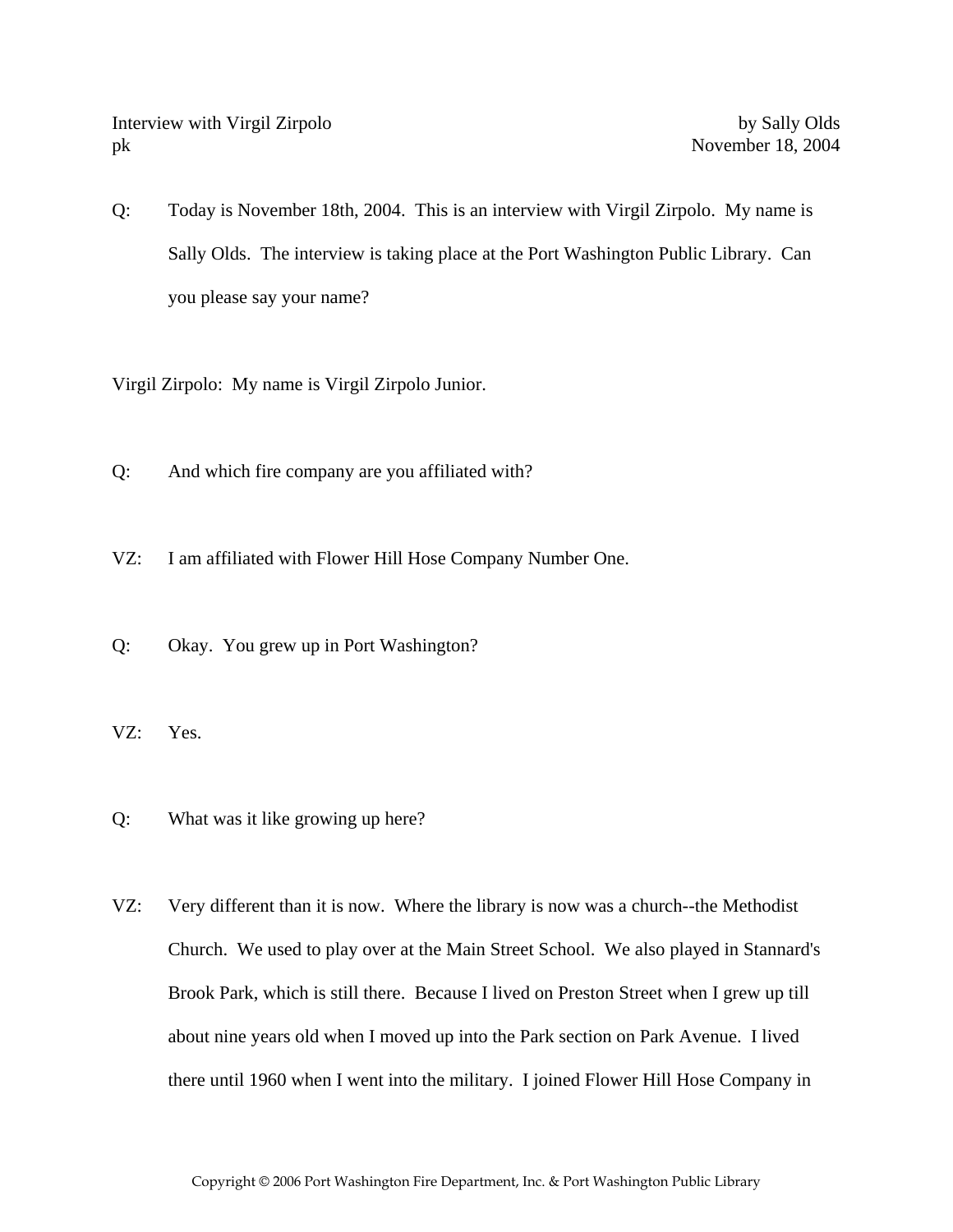February of 1958. It was a cold winter, I remember (laughs). At the time I think it was around March of '58, February or March, I'm not sure--we had a fire down in the barges- the old sand barges--down along Hempstead Harbor. I was riding the back of a truck, but we had to come all the way up to Beacon Hill to get water to supply the other trucks as with the other firefighters were fighting down there. That was my first big fire.

- Q: What exactly did you do in that fire? What was your job?
- VZ: I was just riding the truck, filling the truck with water from the hydrant, I mostly, helping the chauffeur out. And we hooked up to the truck to watch the--when we filled the tanks. Because --we would relay from one truck to another, and as one truck tank emptied, that truck would go up on the hill and fill up. In those years, that's what we used to do is relay back, you know, because we didn't have the hydrant system we have today. And Shore Road--Roslyn West Shore Road, as we used to call it--was two lanes (laughs). And it was fairly straight, and we used to go down to Bar Beach a lot and practice driving and pumping and so on, those years.
- Q: How far was it from where the sand barges were where the fire was to the closest hydrant?
- VZ: Oh, the sand barges would be about where--well, where Bar Beach is was about, I'll say maybe a half a--about a quarter of a mile south of Bar Beach. And the nearest hydrant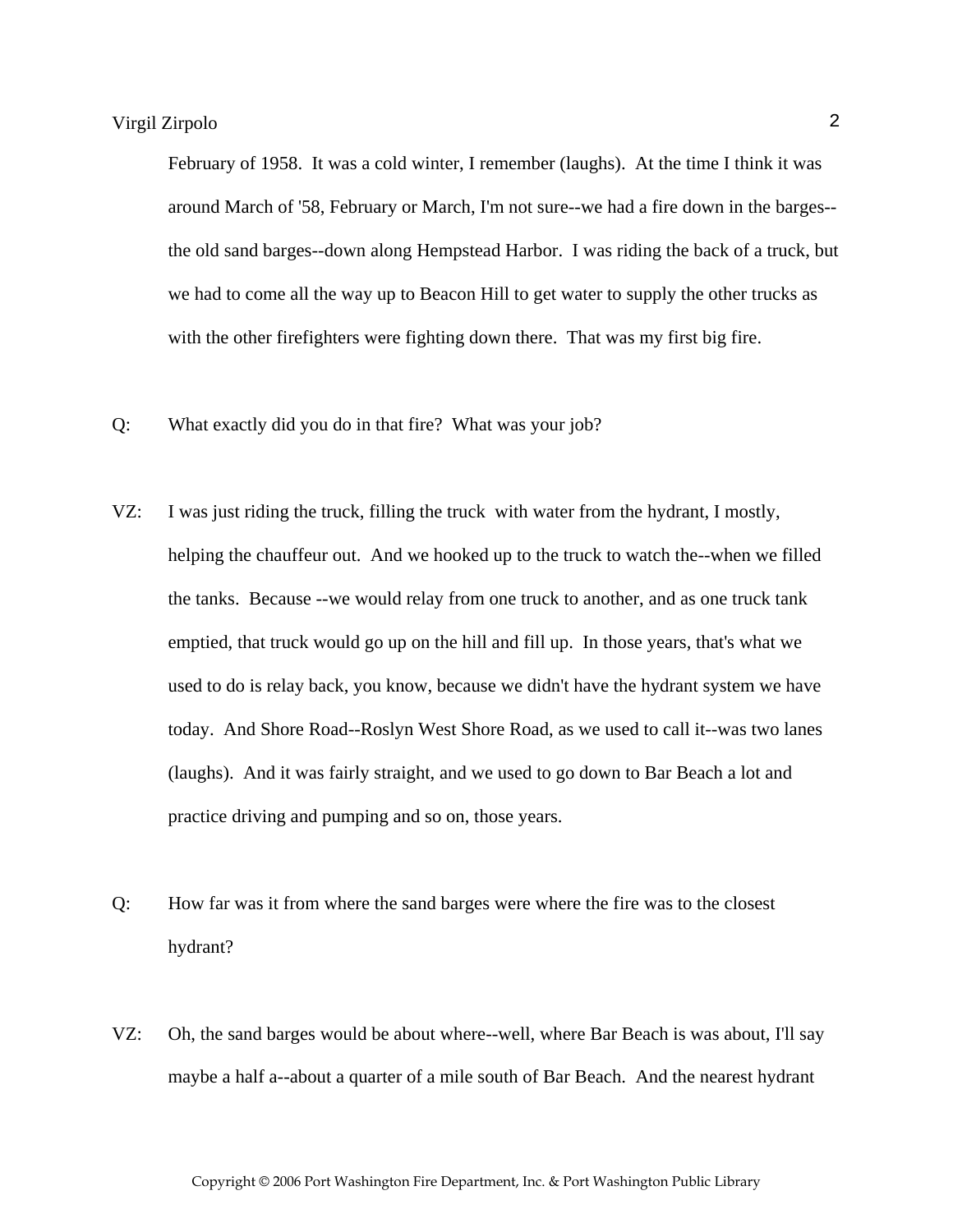was up on the top of Beacon Hill, which is a good mile or so, just about a mile or a mile or so. And Beacon Hill was not a straight road. So, we did not get very much speed out of going up and down the hills. At that time, we had all the apparatus, all the pumpers were working. We had six pumpers in town at the time. That was one of my major fires. We were there all night long and then went to work the next morning about seven o'clock in the morning. No sleep. Just went home, changed clothes, showered and went to work. That's the usual routine we did when we had big fires.

- Q: How old were you then?
- VZ: I was twenty years old. And at that time, in 1957 when I applied to the company, we had a waiting list at Flower Hill, of maybe six or eight men. I was fortunate enough that three of us got in at the same time. Because some had resigned, some moved out of town, and three of us got in the same day.
- Q: Who were the other two?
- VZ: The one fellow was Dennis Langley, and he lived in Baxter Estates I think, if I remember right. His family did. And Norman Turgesen. He lived on Haven Avenue, and I still see Norman once in a while. He's still around.
- Q: Are they both still members?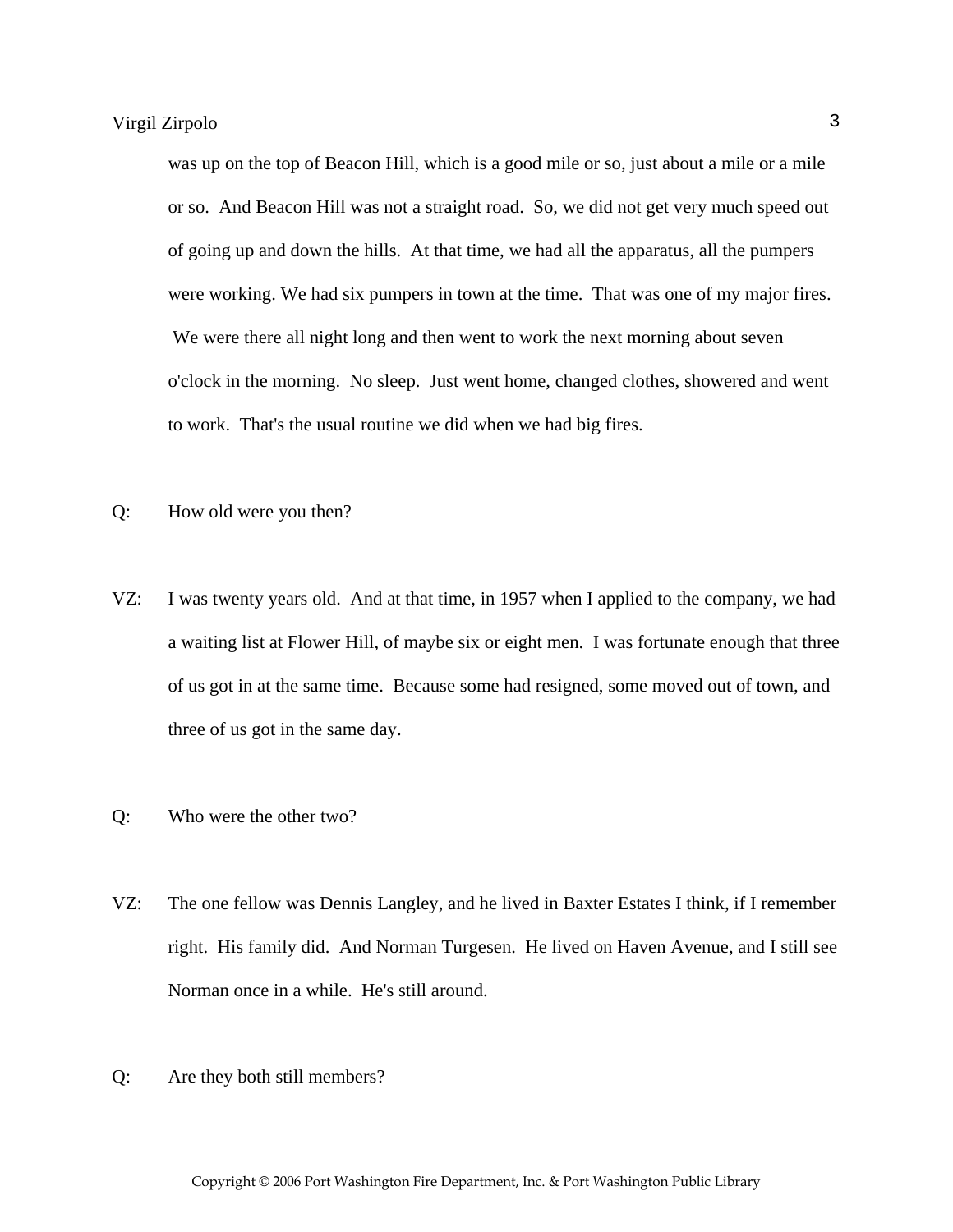- VZ: No, no, they're not members. They resigned for--Dennis went in the military soon after he got in the fire service, and Norm just resigned because, I guess there was, between his work and--didn't have time.
- Q: Did you ever think of resigning yourself?
- VZ: Yes and no. But not at that time. I had to take a leave of absence at one time for family reasons, but that's just a few years ago. But as time went on, I went into the military in 1960 to '64--June of '60 to, let's see, October of '64, I think it was. And I was in the fire service in the Air Force, stationed in northern Italy. And we had some aircraft fires. Training, my volunteer service, when I was in training school in the service, helped out very much so, because the military people were glad to see some volunteers in at that time.
- Q: So you mean your training with the Port Washington Department helped you in the military.
- VZ: Military, yes.
- Q: And then, did the additional training you got in the military help you when you came back here?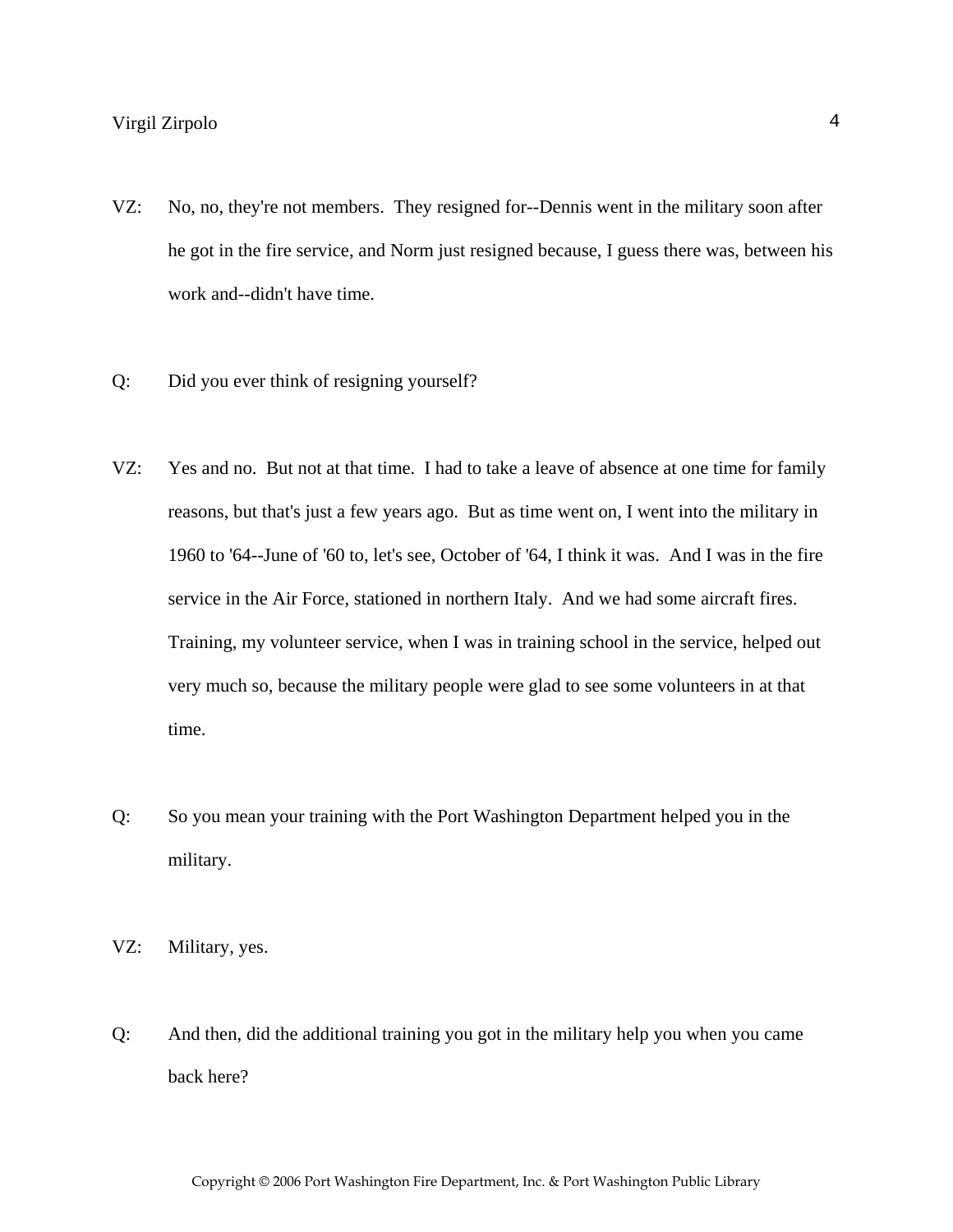- VZ: Yes. When I came out in 1964, the training I had in service helped me in volunteer service also. The knowledge I picked up of the firefighting in service helped here, because the training we had in Nassau County Fire Academy was just starting to come up-to-date. As I say, it sounds funny, but it just started to get coming up-to-date at the time. It's an excellent academy now. When I was in service, some of the members, some of the officers, or some of the trainers that trained me, heard about it, and they said it's one of the best at that time. In the '60s, that was, too.
- Q: Where exactly were you in Italy?
- VZ: I was in northern Italy. For six months, I was in central Italy, just north of Rome. And from there, I went up to a place called Aviano Aerodrome. It was just near the Yugoslav border. We were ninety miles north of Venice. Very big--it was a big base. We had a lot of activity. Twenty-four hour, around-the-clock activity. It was a big base.
- Q: What specifically then did you learn in the military that helped you back in Port Washington?
- VZ: Some of the hazardous materials that we handled in service helped me here. At that time, in the local area, the handling of hazardous material, such as petroleum based products, which we had for the gasoline heating oils and things of this sort. We had big tankers in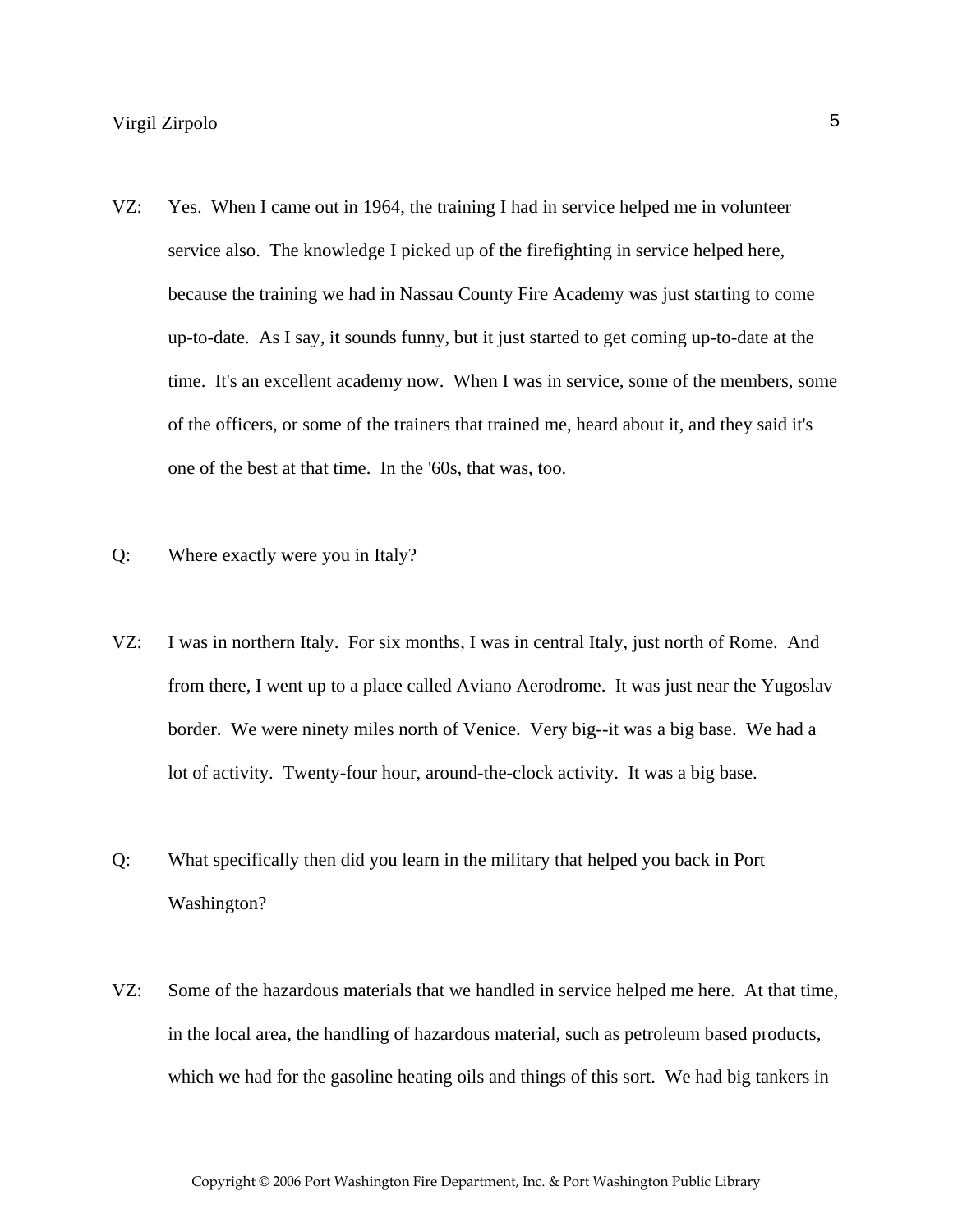service that had helped us out to learn how to work them, firefighting with those. It's like fighting an airplane, because the airplanes were full of fuel. And some of the buildings we had. The training. I learned a lot of--well, the rappelling off the buildings and what we have to do today in certain fire service, we learned--I learned there. I knew a lot before that even, when I was in Boy Scouts (laughs). I did a few rock climbing in Boy Scouts, so that helped in the rappelling off the buildings. I was also an instructor at base. We did chemical, biological, and radiological team. I was the instructor for that, because I was a First Aid instructor here in Nassau County.

- Q: How did you happen to ...
- VZ: Through the Red Cross. It was through the American Red Cross that I became an instructor, and while I was on base, my commander, the squadron commander, found out that I was an instructor, and he put me in charge of it for the section and for the base. So it, you know, worked out.
- Q: And then when you came back, did you continue to instruct?
- VZ: Yes, to a point. Because then they were starting with the Emergency Medical Technicians, the Advanced Medical Technicians, the paramedics. It was getting too far advanced. I did ride the ambulance also, for the Port Washington Fire Department for quite a few years until we started our present company, which is twenty-five years old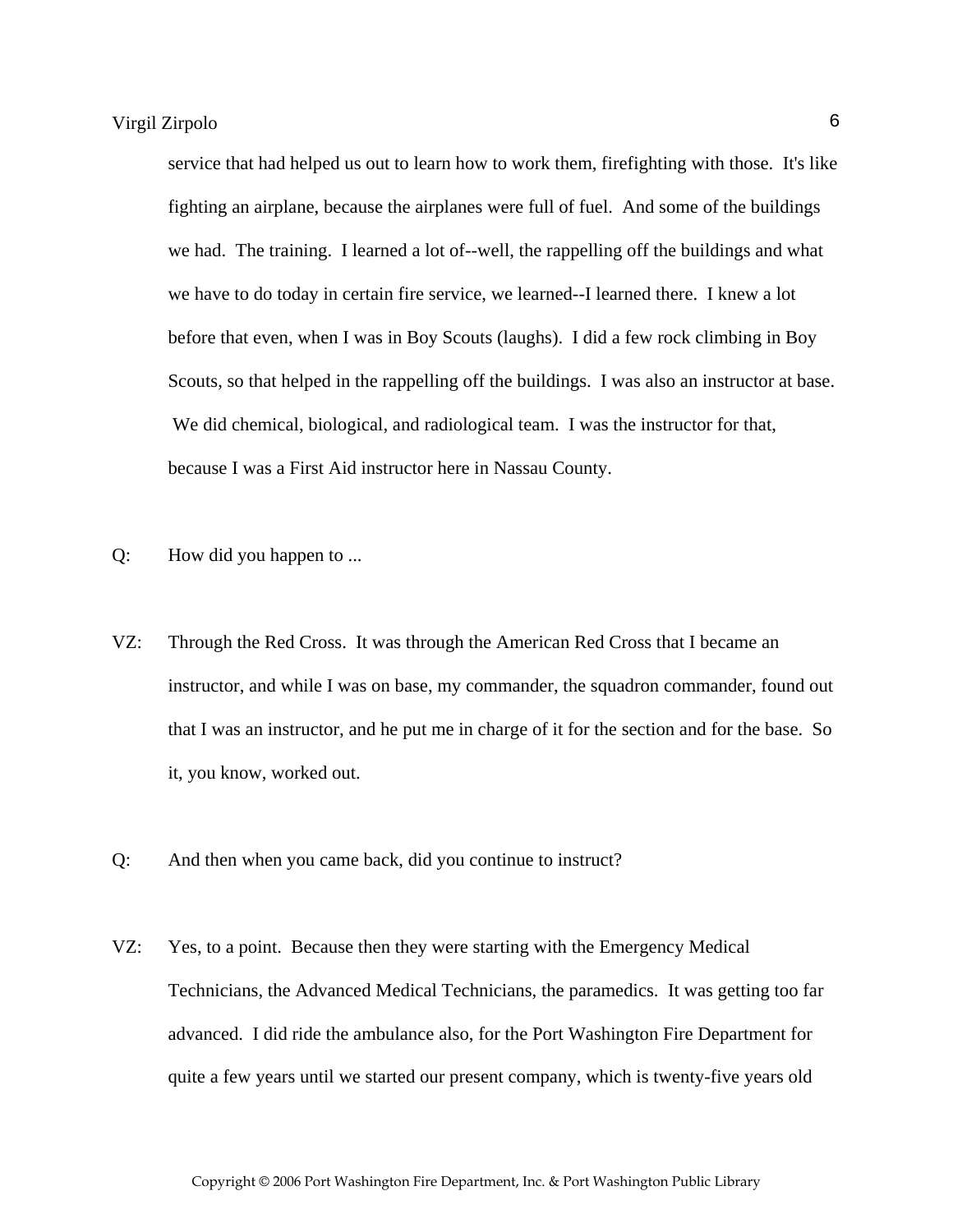this year. So I rode it for twenty years, I rode the ambulance.

- Q: Were you involved in starting the Fire Medics Company?
- VZ: Yes and no. Yes I was, because I was a First Aid instructor. I did help. But I was not on the committee. I was not on the committee. They had a very good committee for it. And they had members that were medical technicians, so they knew what they wanted, what they needed. We helped out in getting the other end of it, the vehicles. So, but after that, I was still in Flower Hill ...
- Q: Wait, just a second on the Fire Medics. That was the first time women came into the Department, wasn't it?

VZ: Yes.

- Q: And how did that go? How was that received?
- VZ: That was, by some, it was received very good, because it relieved us fellows that were being called out day and night. A lot of the women that were on were nurses, housewives, women that worked shift work, say evenings, afternoon, other thannurses. But they joined, they took daytime responses for us, or afternoons--things of that sort. That's how it really helped a lot. And then they were trained, some of the nurses, they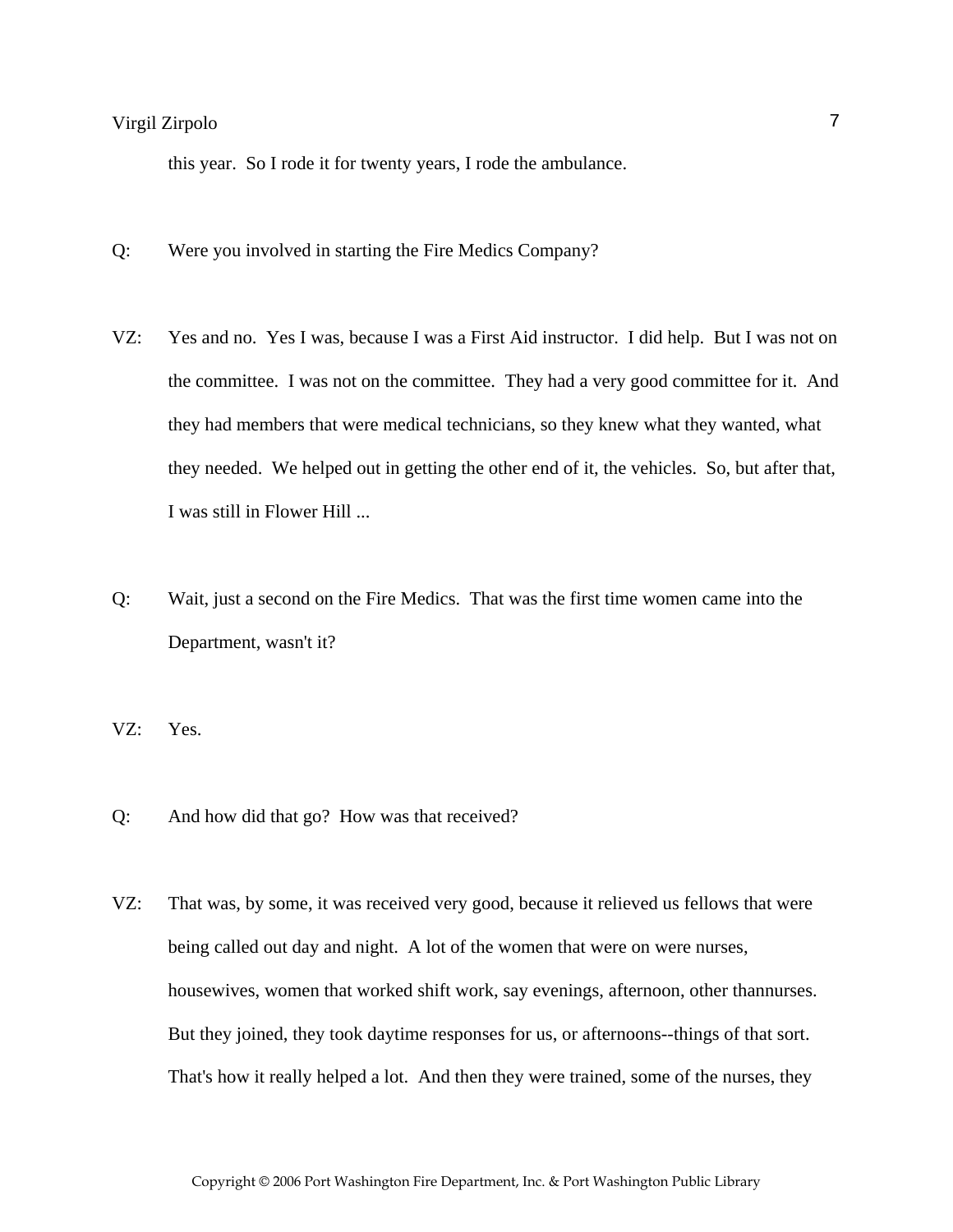were trained in the process of the county protocol, as they called it. They were trained in that. And they were also, a lot of girls, it helped us a lot. It relieved a lot of the men to do fire service, so we didn't do double duty. Today, they still are, there're still a lot of members doing double duty. That are firefighters and that are medics. They're in there as squad members. They're not members of the company; they're members of what we call the line companies--Atlantic's, Protection, Flower Hill.

- Q: And why is that? Is that because you don't have enough in Fire Medics?
- VZ: No, they keep up their medical technicians' status. We do have a large group, but they're- -they keep it up. It's a good idea. My son, Gary, who is an ex-Captain of the Medics, he was a city paramedic for eight years, and then he moved up to New Hampshire. He went up through the ranks, made Captain. I forget the year. I'm bad on that (laughs).
- Q: So you said some of the men in the Department welcomed the arrival of women. What about those who were less enthusiastic? How did they--how did this come out?
- VZ: Well, it worked out in the end. It worked out in the end. I mean, some guys thought, well, if they're going to join the Medics, then they want to join the Fire Department and want to be firemen, or firefighters. Some did. We had a few--in fact, we still have a few young ladies that are in the fire service. I look at it this way. They do the same job I do, that's fine with me (laughs). Because I was a line officer in the company, in Flower Hill,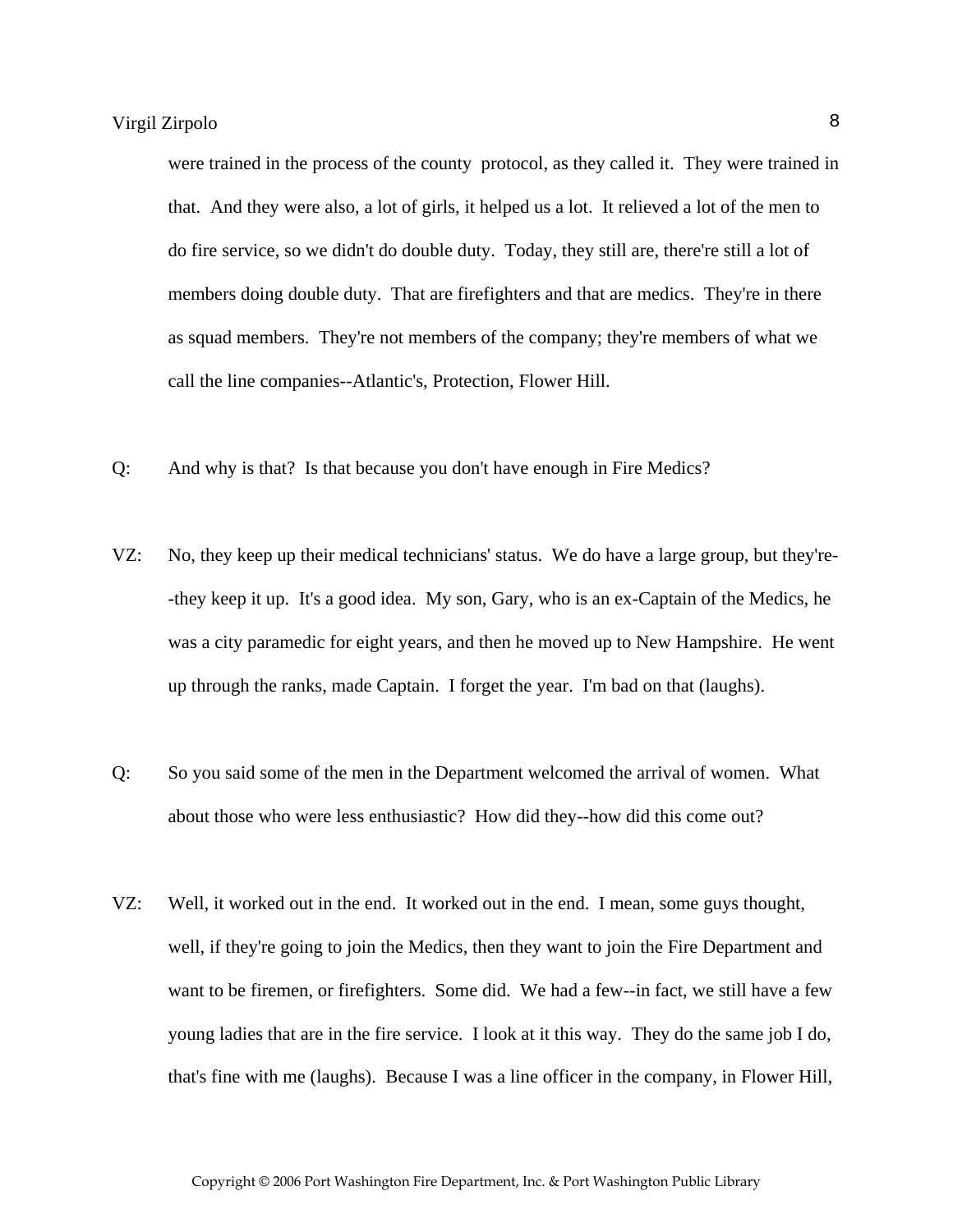and they asked me what I thought of young ladies coming in, and that's my exact words: "If they do the same job and can lug the same hose and do the same job as I can, then they're very welcome."

- Q: What was your principal job when you first became a firefighter?
- VZ: Those years, you did everything, except when you're on probation, you couldn't become a chauffeur. But you were on the nozzle. You did the hydrant. You dragged hose. And that was the--until you got off probation. Then, when you were off probation, you became a chauffeur. You learned how to drive the trucks and pump them. That was a procedure that we'd go out on a Thursday night when we had a work night, learn how to pump them. Sundays we'd go out and have, say, the drills or practice, learning how to pump the trucks, how to drive them. We did not have power steering the way we have today (laughs). But the trucks were not as big. We rode on the tail. We rode up on the hose beds. Getting dressed in the snow, in the rain, in the wind, and whatever. But I'm very thankful that they've put the cab to ride in--they've done it the way they are. It's a lot safer, and it's warmer in the winter and cooler in the summer (laughs).
- Q: So you don't miss the way you did it in the old days?
- VZ: Well, yes, a little bit we do. Yeah, some of us do. But it's--I'll tell you, it's a lot better now for these gentlemen and ladies that are fellow firefighters. The training they get is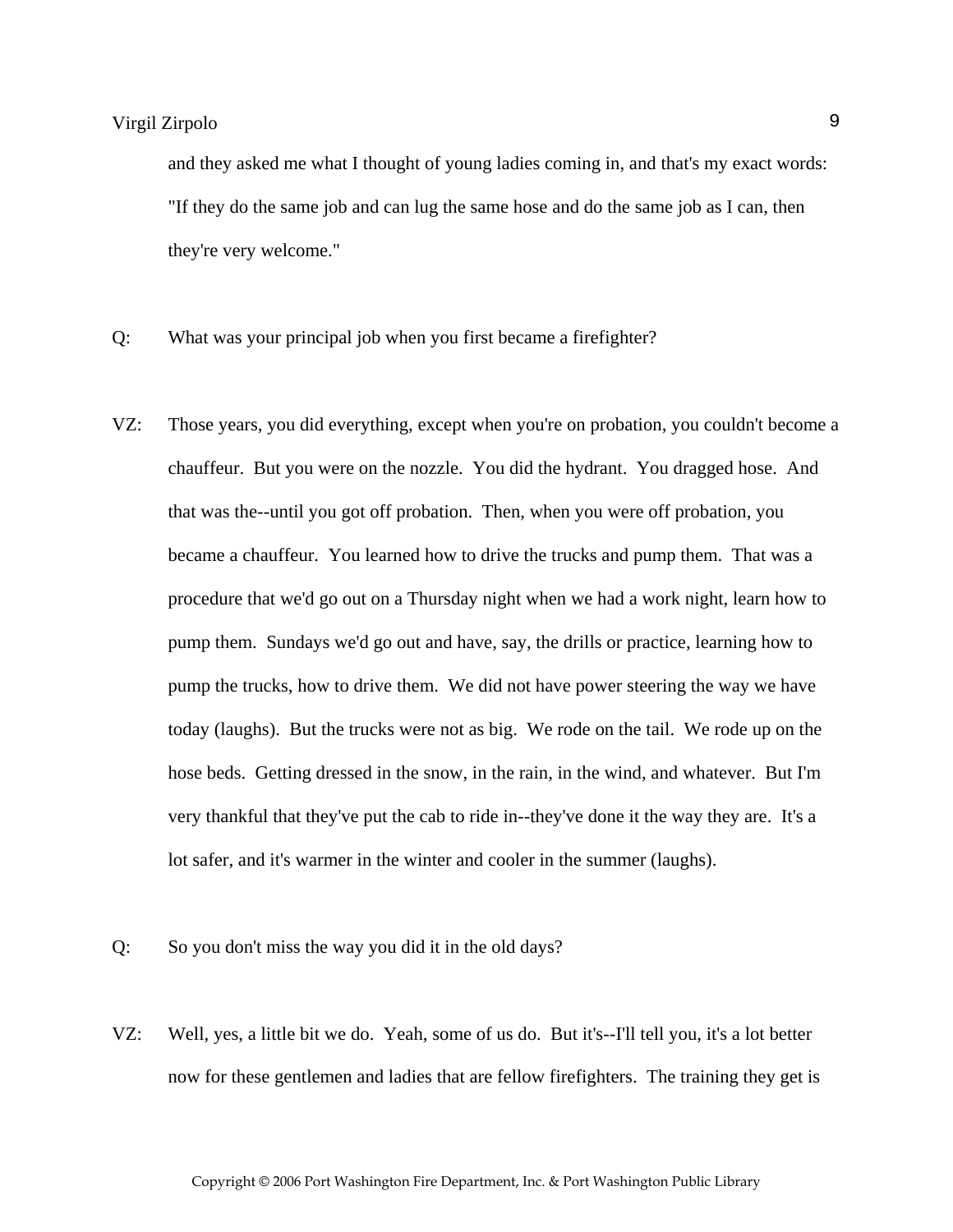very well--the training we had then was a lot of our own on-hands before the county came and taught us a lot. Before the County Training Center, you know, in Old Bethpage was as it is today. We'd do a lot of our own stuff here in town, but the instructors, some instructors, came in from the training academy. They taught us some of the advanced workings of the science of fire. A lot of men, a lot of people just thought, okay, you put the water on a fire and it goes out. But there's a lot of--so we were taught the science of it, which is knowledgeable today that some of these, the people which they do know. And that sort ...

Q: What--I'm sorry.

- VZ: No, go ahead, okay.
- Q: Oh, I was going to ask, what did you find the hardest thing about the training?
- VZ: The hardest thing of training? To me, it was nothing. Because being in the military, I had the--because of the military structure, if the instructor told you something, you learned it. You--if you had a question, you asked, and they answered you. The hardest thing with training? The training was after everything was all done--packing the hose back up and that was--it wasn't hard, but it was just tedious. But we had a lot of fun doing it. We always had a lot of fun.
- Q: Was there anything that surprised you about the training?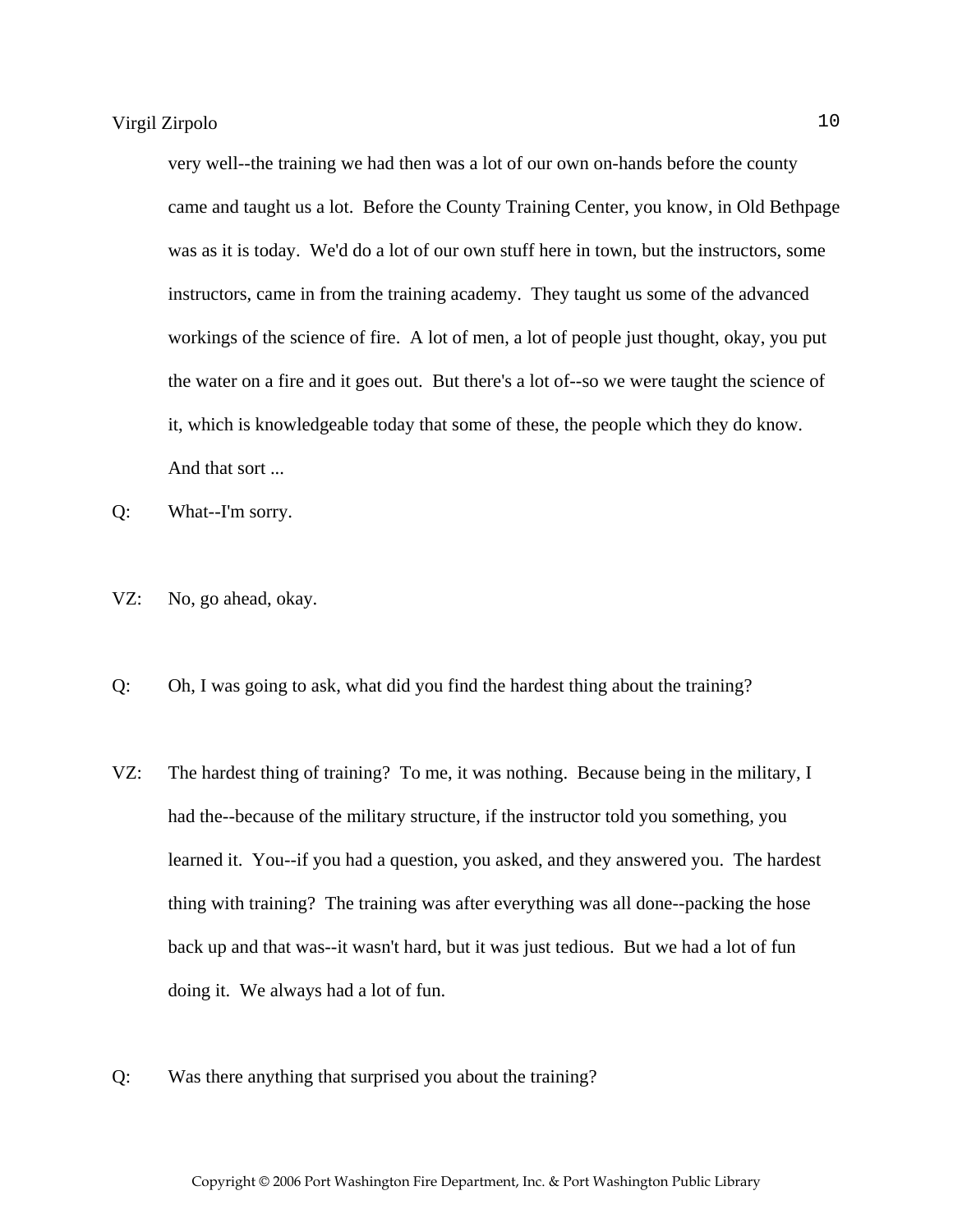- VZ: Not--in today's day, today's, yes, it's a lot. The training is, as I say, scientifically. Some of the stuff that I learned in service was carried over, and it was a little more advanced. Some of the chemicals I didn't have..that are out there today--the hazardous materials, the training, we learned a lot more than we did in the service, than we did years ago. The phases of hazardous material today is not like we did years ago, as I say. You had a fire, a tanker truck or a fuel fire, well, you'd try to put it out with water. Gasoline, you'd try to put it out with water. The advances for using chemicals--a certain type chemicals to put these out. That's the training that was learned over a period of years.
- Q: What do you mean, the "phases" of hazardous materials?
- VZ: The type of different chemicals--how they're treated, how you treat them. That's the phases of it I'm talking about. Each--with the hazardous materials today, the trucks, or the vehicles--I can't--shouldn't say--the vehicles, the containers they're in, they have a marking on them. Each vehicle has a book that tells us what that marking means, and it'll tell us, that's the phases what I'm saying, the different phases. The knowledge of today compared how it's gone over the past thirty years even, the phases. Has improved of that.
- Q: Do you remember who the Captain of Flower Hill was when you first joined?
- VZ: I think it was John Ross. He was one character.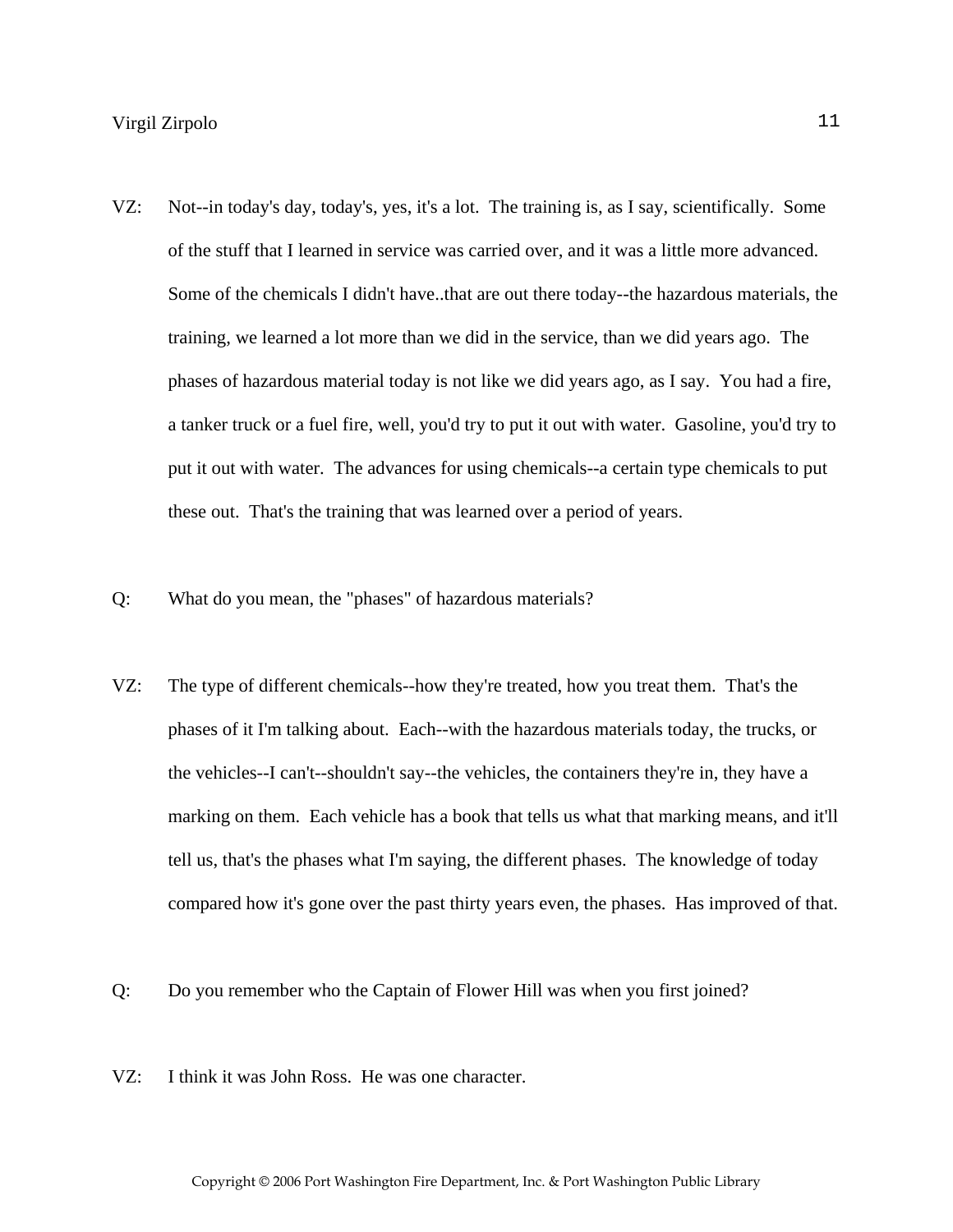- Q: And do you remember who the Chief of the Department was?
- VZ: Oh, boy! (Laughs).
- Q: It's okay.
- VZ: I know Mike Chester was the Chief. I'm trying to think of the names of fellows. Jimmy- -James, yeah, James Murray was another one. I'm trying to remember who was Chief. Was it Lennox first? No, that's when I came home from service.
- Q: Can you tell me about your nickname and how you got that?
- VZ: (Laughs). Zippy? That's a family nickname. My father, he was born in Italy. When he came over, he lived in town. He was in town. And they called him "Zeep." And that's how it's got down to "Zippy" over a period--I would say it's pronounced--spelled the way it's pronounced. But that was the Italian. And as he grew up and as they called him- ended up calling him-- us "Zippy." They called my brother and myself, and my sons were all called "Zippy."
- Q: So not just in the Fire Department.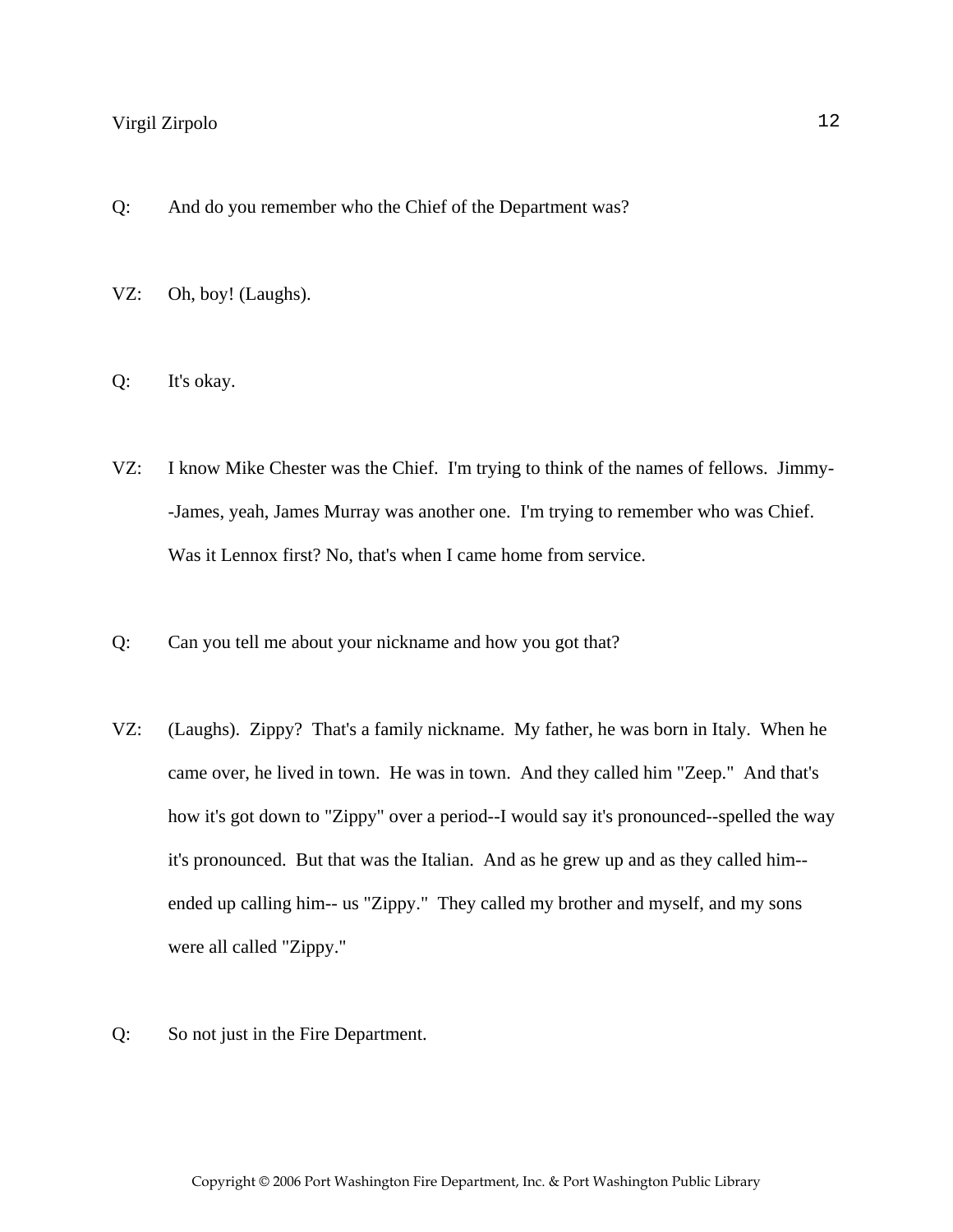- VZ: No. No, no, no. Because my brother was never a firefighter. And I had one son that was a fireman, but due to his employment at the time, he had to resign.
- Q: What brought your father to Port Washington?
- VZ: He came over when he was four years old. His father and I think it was his mother-- and they weren't married at the time. They came to Port Washington, because back then in the late 1800s and 1900s, this was a big Italian community, because of the sand mining. And that's how we got here. That's--he passed away, what was it? thirty years ago.
- Q: Did he work in sand mining?
- VZ: No, no, no. He worked at the time in a grocery store in Manhasset at one time. He worked for Manhattan Food Stores over here in Port Washington. And he worked for Grumman Aircraft--Grumman Corporation for thirty-two years. And he also, at the time, during World War II, he worked down here on Manhasset Isle. He worked nights, and my mother worked days. My mother was--you know the expression "Rosie the Riveter." She was one of them. She worked there all during World War II.
- Q: And what was that like for you?
- VZ: Very nice, because my mother and father were very--they--my mother was home for us.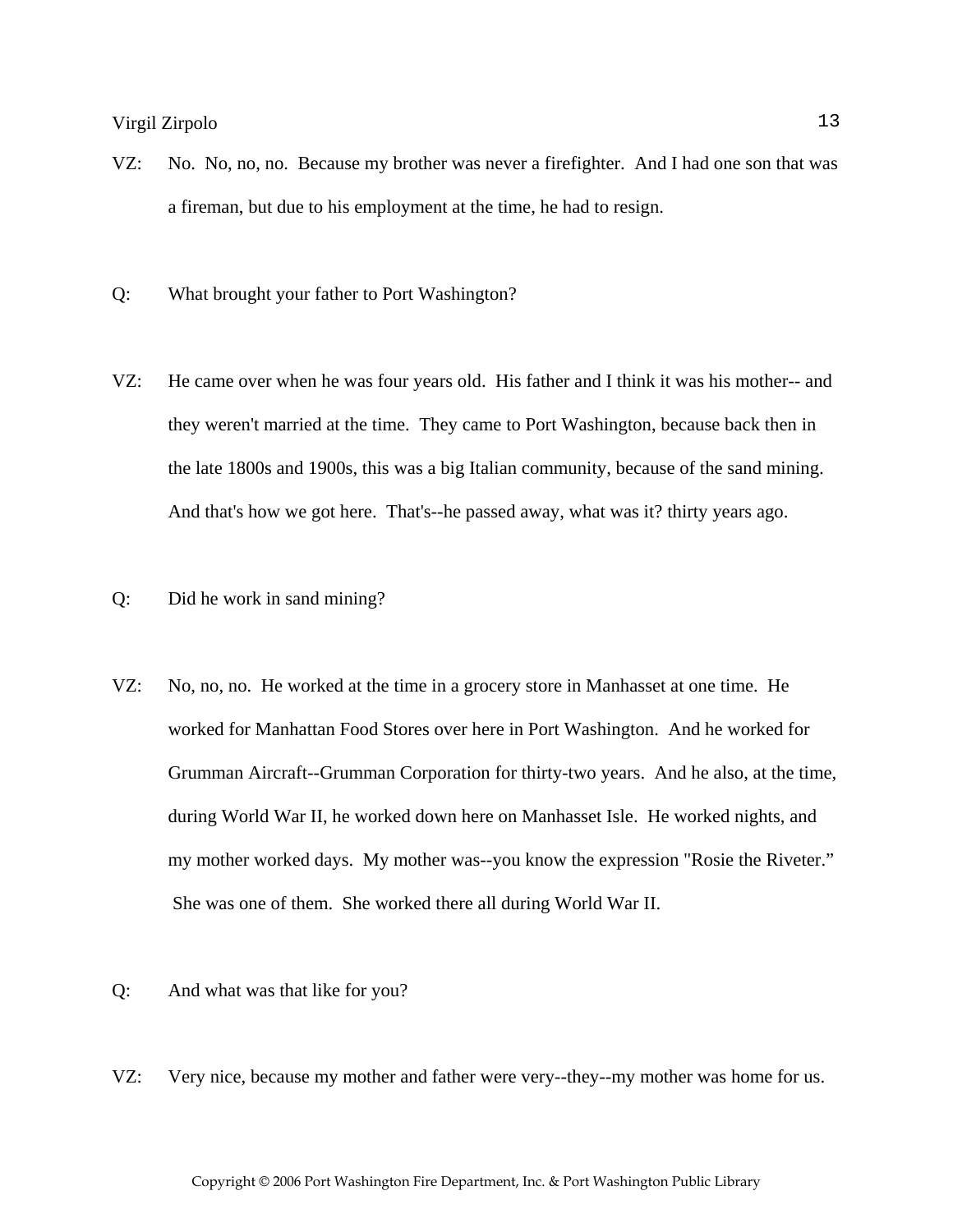My father was home during the day, and Mom was home in the evening. And they--it was very nice. It was a--we had a very nice household, very--we all--it's--how can I say? The three of us, it was a family. It's not just the three of us. Five of us grew up as a family.

- Q: Did you consider yourselves clamdiggers?
- VZ: Yes indeedy (laughs). That's an old expression of the old-time families in town. And that's my wife's family was clamdiggers.
- Q: And did they actually dig clams?
- VZ: Yes in--yes.
- Q: Did you, yourself?
- VZ: Couple of times. Sometimes we did. I can remember when I lived on Preston Street. I'll never forget it. We, one winter, we walked from the town dock out on the ice and went eeling. Cutting holes in the ice looking for eels or fish, and walked basically all the way around till we got to Bar Beach, and we got picked up by a car there. I can't remember the year, but I just remember the bay being frozen. People talking about it in the '30s, early '30s or mid-'30s, people driving from Port Washington to Great Neck on the ice. So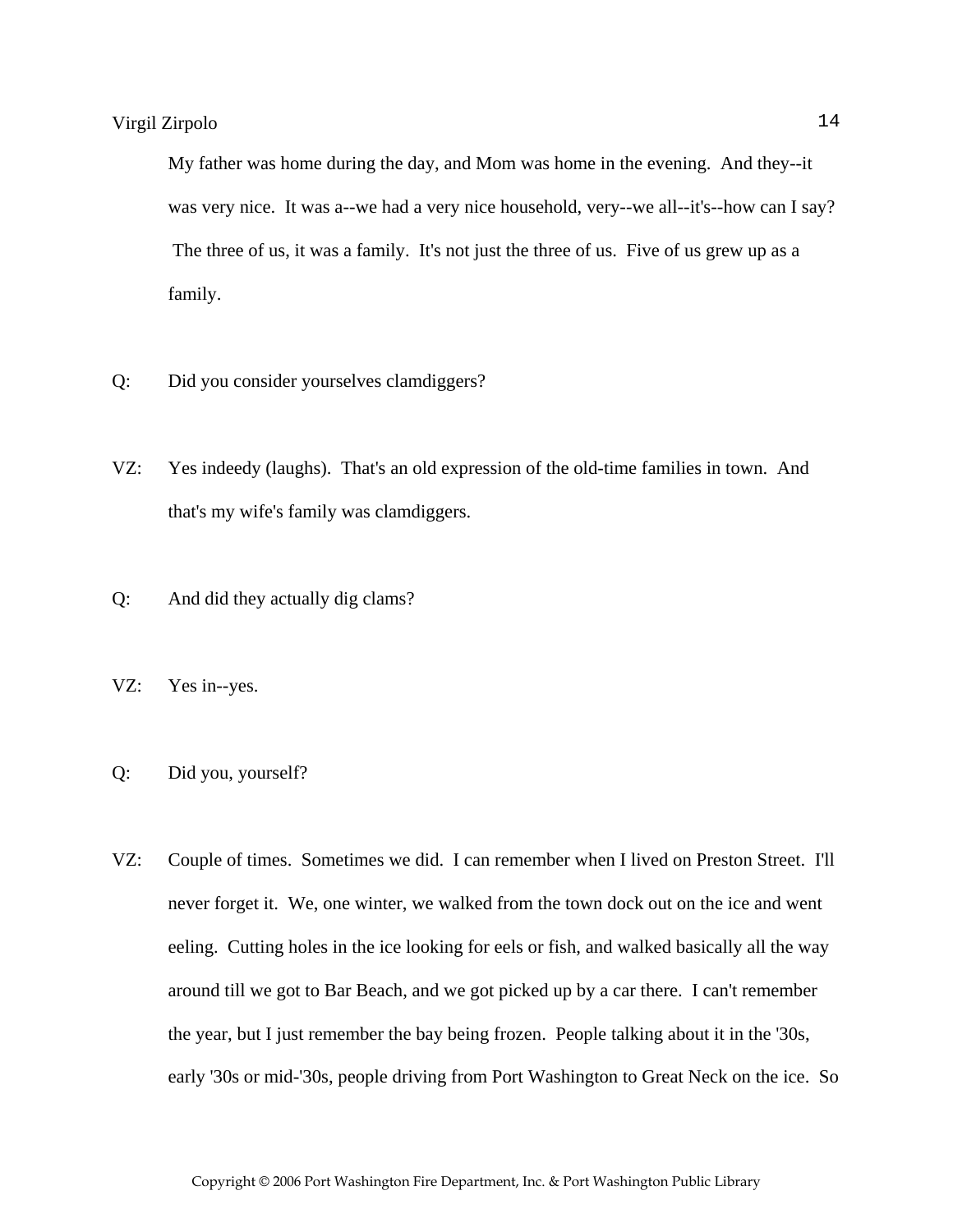(laughs) ...

- Q: So do you consider "clamdigger" a positive term or ...
- VZ: Oh, yeah. It's not a derogatory--people still cast about talking about old Port Washington and they'll say, "Oh, you're an old clamdigger. You know how the town was," or different things. Different things. And they--couple of girls in my wife's office, they call her-- there's another gal that works with her who lives--an old family in town. And they start talking about the town, or different things about town, questions come up in the office. And the girls will say, "Oh, you townies. You're all clamdiggers," you know (laughs). But it's not derogatory. It's not a derogatory thing. In those years, they'd go down and dig them and come home and have clam chowder or whatever, you know.
- Q: Well, what do you think about the way the community has changed?
- VZ: Very much so. It's a big change. It's tough in town--it's a nice change to a point, but a lot of the old part of town is not the way it used to be.

Q: In what way?

VZ: Sands Point is being built up. We're losing a lot of the shops in town--the old mom-andpop stores we used to have in town. Where, right down in this section of town here, there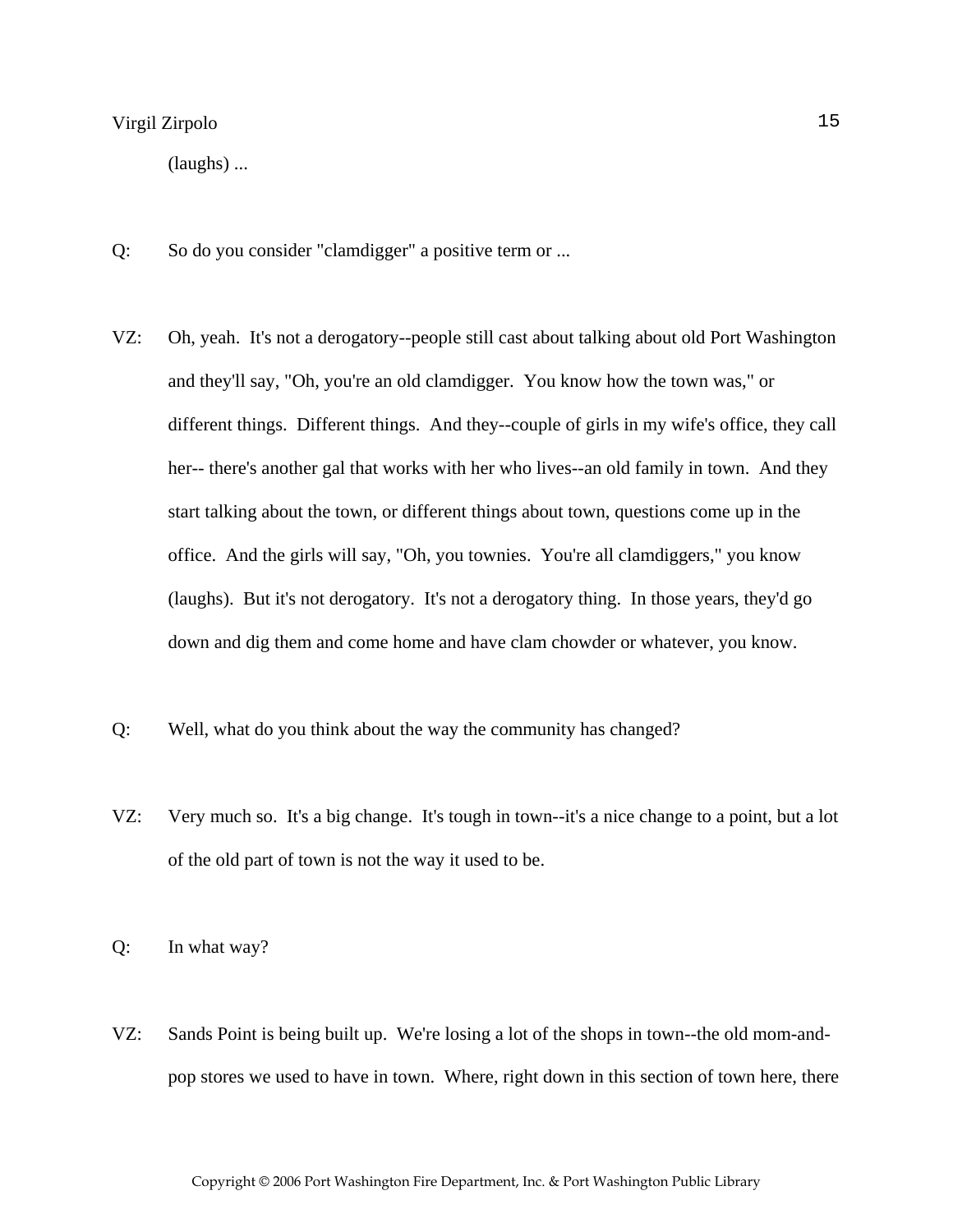was two clothing stores--the Zeidels. Sammy, and I forget the other Zeidel. And it used to be fun. We used to go to one store. "Well, I don't know. I'll go to your brother and see if he can give it to me cheaper," you know. And down where Shields's store is, the Scott's Paper Store, it's --candy, stationery, paper store. That was an old--not a hangout, but it was an old landmark. We had the church here, and then we had Baker's Funeral Home next door. Down along Main Street where Anchorage is--Anchorage Road is, there was an old house. We used to call it the haunted house. And when we were kids, we used to go down there, and there was supposedly, back in the seventeen--I guess seventeen or eighteen hundreds, there was supposed to be a murder in there. That's why they called it the haunted house.

- Q: What are some of the other major fires that you remember?
- VZ: Oh, the major ...
- Q: That you were involved with?
- VZ: [On Haven Avenue was the Renga Brothers' Upholstery Shop. That went off after](http://www.pwfdhistory.com/trans/zirpolov_trans/pwfd_news039.pdf)  midnight. I don't remember the exact year.
- Q: And what did you do in that one?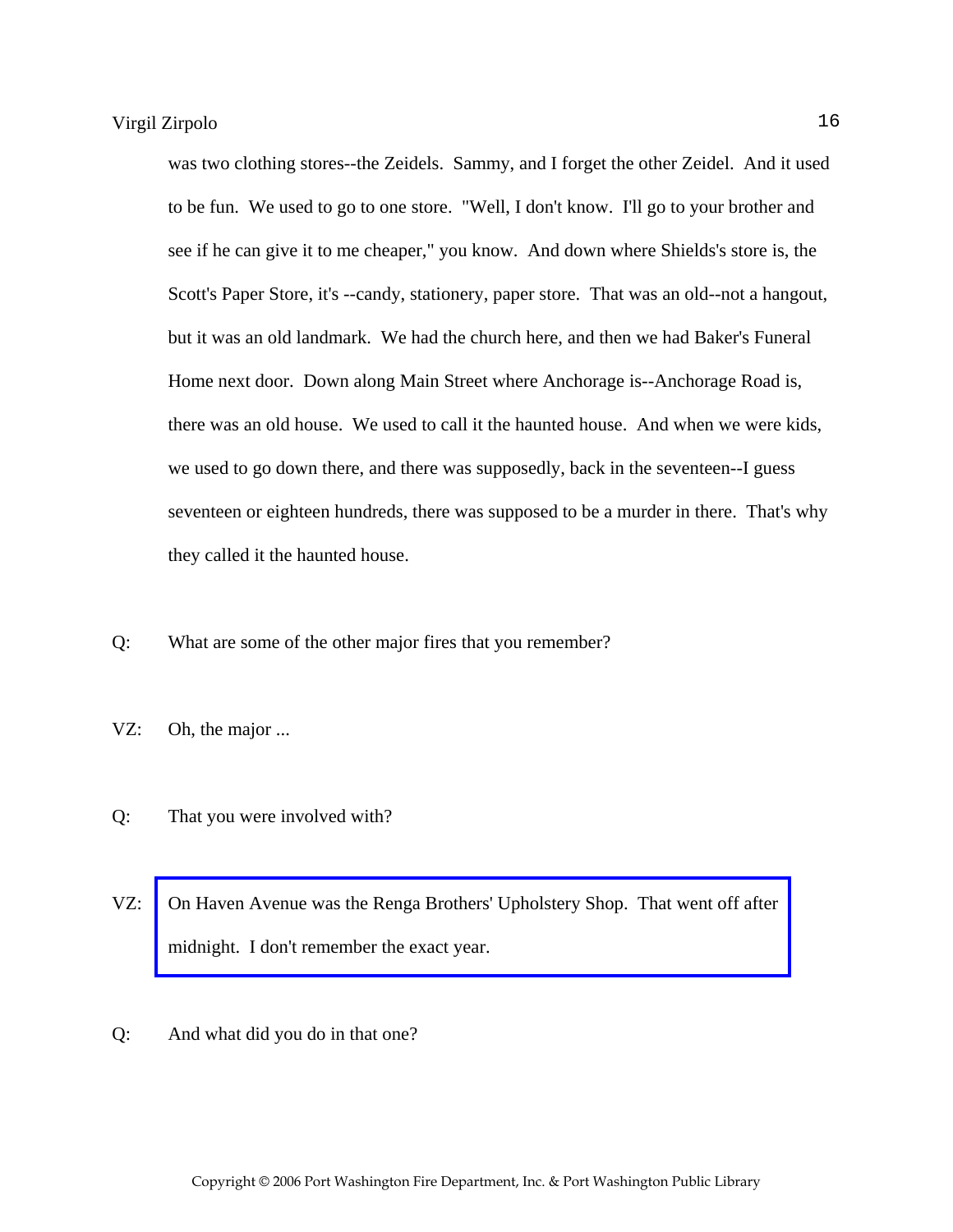- VZ: At that time, I was--by then, I was Captain of the Fire Police. That was back in the '70s. That was under Chief ["Flash"] Marra, Chief Edmondson, and Chief [James] Murray. I was Captain of the Fire Police at that time. And--oh, excuse me, Chief [Leonard "Pecker"] Seifts, not Edmondson. Chief Seifts. Edmondson was later (laughs). To show you how bad it was, when I came out of my house on South Bayles, the flames were licking across the roof of those stores, and I thought they were all on fire, because the trains were there. You couldn't, you know--but it was a--at that time, I was assisting the assigning of the vehicles, hooking up to the hydrant, stretching lines. Mostly that's what [I did at that fire. And another one was a very bad fire down in Bayview Colony. I can't](http://www.pwfdhistory.com/trans/zirpolov_trans/pwfd_fires07.pdf)  remember, was it South--I forget the exact street. It was the Busby's fire. We lost three children. That was one of the bad--just very bad fires that stick in my mind also at the time.
- Q: How did you get involved with the Fire Police?
- VZ: That's a good question (laughs). I had--there were some younger fellows that came up, and I didn't go into buildings at the time. I was a chauffeur. I was driving. I was, you know, operator, and so on. And I had had some background in traffic control of that sort. That's what basically the Fire Police used to do. And, Chief Murray, at the time, asked me if I would take the position and become a fire policeman, because they only had a few guys. And I says"Ffine," you know. So I did it, and I took the position in the Fire Police. I did help train some of the members. We had the training and so on. There, that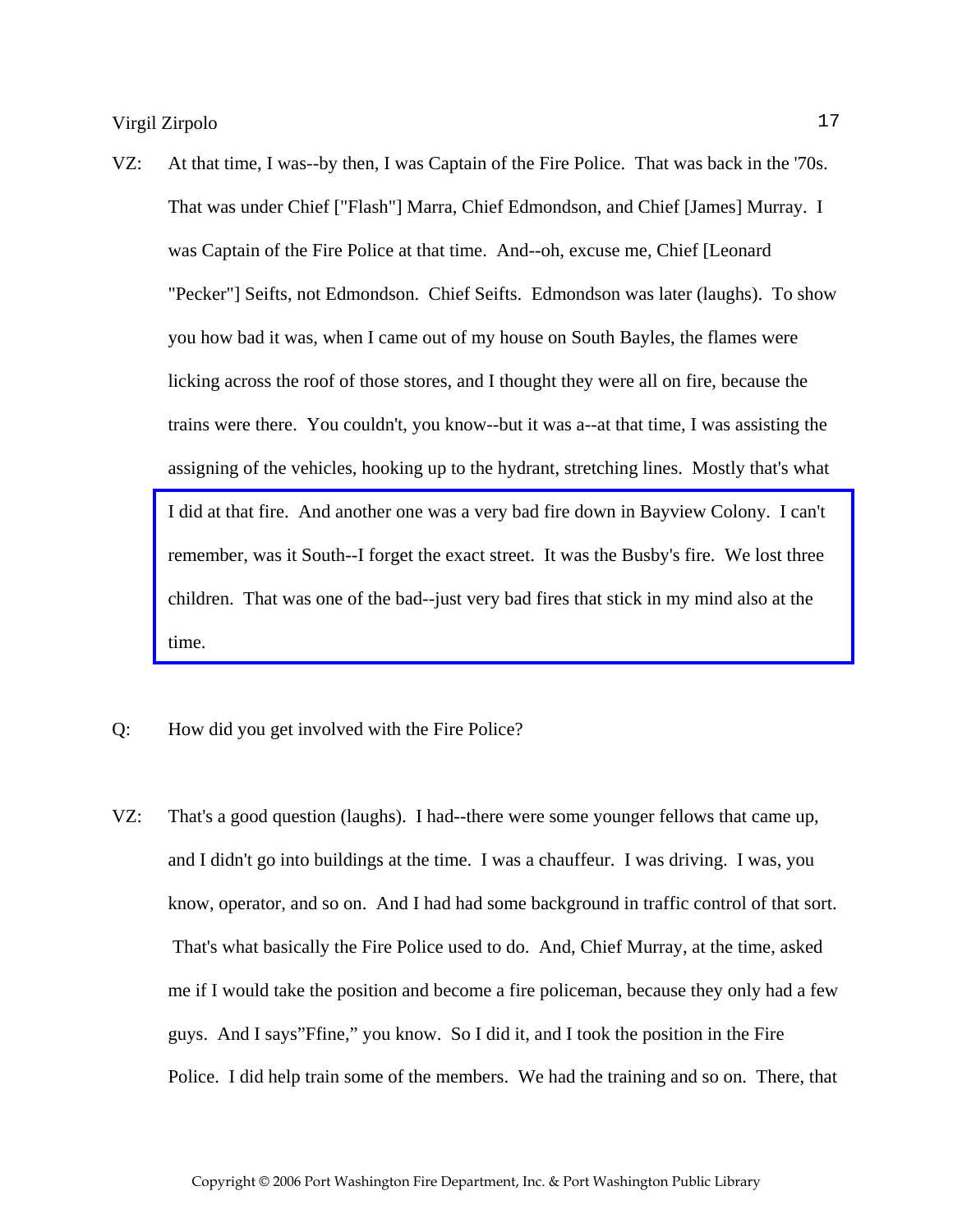was more traffic control, crowd control, secure the buildings, you know, after the--if the Fire Marshal was there. If it was a suspicious fire, we'd stay there for the Fire Marshal, [and so on. Oh, another big fire was the lumberyard on Willowdale Avenue.](http://www.pwfdhistory.com/trans/zirpolov_trans/pwfd_news_lumberyd.pdf) Willowdale and South Bayles. I came out of my house and went up the street, and Iended up with a truck, pumping a truck for eight hours (laughs). Supplying water to most of the vehicles that were fighting the fire in the lumberyard itself. I was at a hydrant on South Bayles Avenue, standing there pumping my truck and watching the flames go by and the brands( ?) ... go by. That was one of the other major fires. Sands Point Bath Club was another major fire I was at, and that was I was on the truck, but I was not at the actual scene. [Yes, I was at the scene there, helped assisting laying hose, working--you know, working,](http://www.pwfdhistory.com/trans/zirpolov_trans/spbathclb_pz_web.pdf)  laying hose, relieving people on the hose lines.

Q: Going back to the Fire Police, what were the major challenges for that job? Then, you became an officer in the Fire Police ...

VZ: Yes.

Q: ... right?

VZ: For me, there was no challenges on it. There was just traffic control. In those years, it was not just problems. We still had the local law enforcement agencies to help that we assist and they assist us. Then, there was, you know, making sure people didn't ride over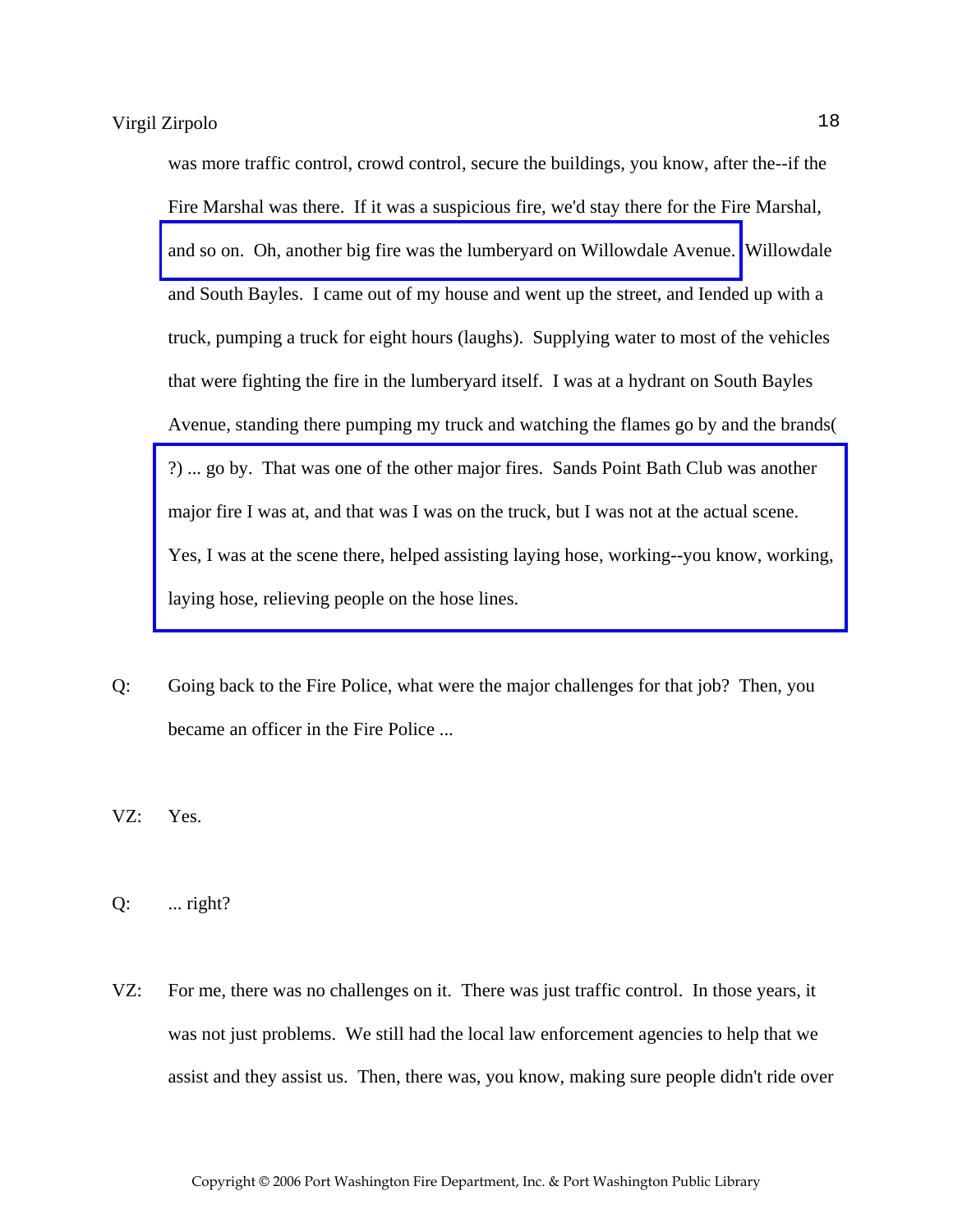the hose lines or come into the fire scene with their cars. Making sure that the crowds- the people that came there--were not in the way of the fire, the firefighters and so on. And that's basically still our procedures with the Fire Police, with that. And I also, have gone up through the County Fire Police Association, I'm past president of that.

#### Q: What does that involve?

- VZ: Well, they started the organization thirty-four years ago. A group of men got together in Nassau County, because they--the Fire Police were getting big throughout the county. To relay information, updating them on different laws and so on. I've been in there about fifteen years--ten, fifteen years, I think. And we have--we have about five or six members in Port Washington that are members of the County Fire Police. And that's our main--main thing is to be the--I should say firepersons--we have women in there too. To bring them up to date on the new traffic and vehicle and traffic laws. New penal laws. Because we are sworn in as peace officers in the State of New York when we are on duty-- when we're at a fire scene or a rescue, anytime that we are called out by the Chief of the Department.
- Q: Can you issue a summons or tickets or ...
- VZ: Summons, no. No. We're-- in some parts of New York State, they can, but we here in Nassau County and Suffolk County, we cannot.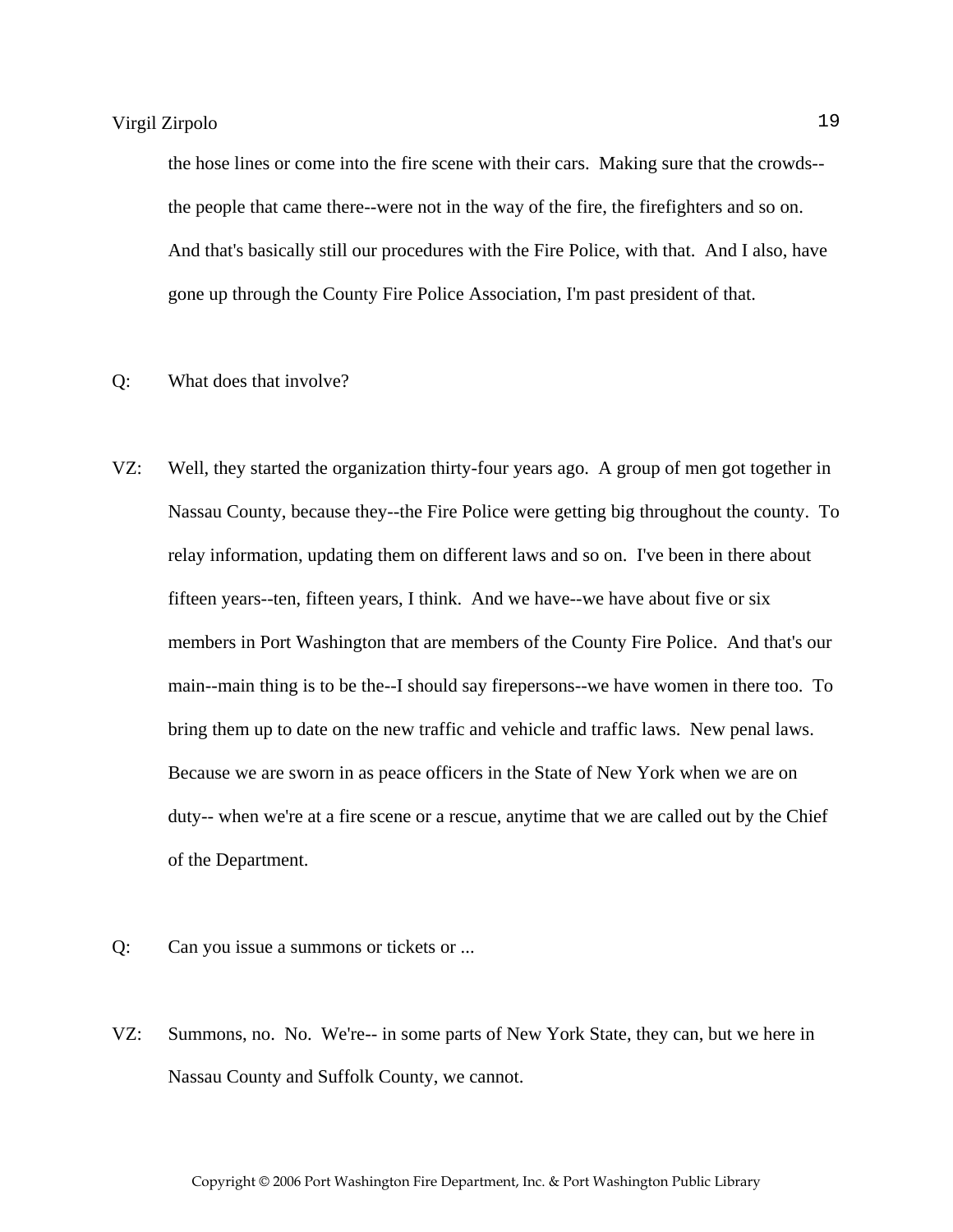Q: Have you ever had somebody who was obstreperous or ...

VZ: Well, that's when we call the local law enforcement.

- Q: So you have--you have had ...
- VZ: We've had people ride over the hose, or want to come through the traffic line, or that, you know, you try to be as diplomatic as could be and they turn around and they start using, not nice--they start swearing at you. And you tell them, "Hey please, you know, either you do as I say or I'll call a law enforcement agent." And if they give you any more trouble, you call law enforcement, and they handle it. They handle it in their way. Because we cannot make, or issue, excuse me, we cannot issue summonses. They wanted to, when they passed us as peace officers, they wanted to--the law wanted-legislative, I should say, wanted it to read that we could make arrests and issues summonses. Quite a few of us in the State of New York said fine, but we do not want to have that responsibility. We will take the responsibilities of peace officer status, but not as--swear as not issuing summonses or making an arrest.
- Q: So what does it mean to be a peace officer?
- VZ: We can detain until law enforcement gets there. That's the difference. We can make a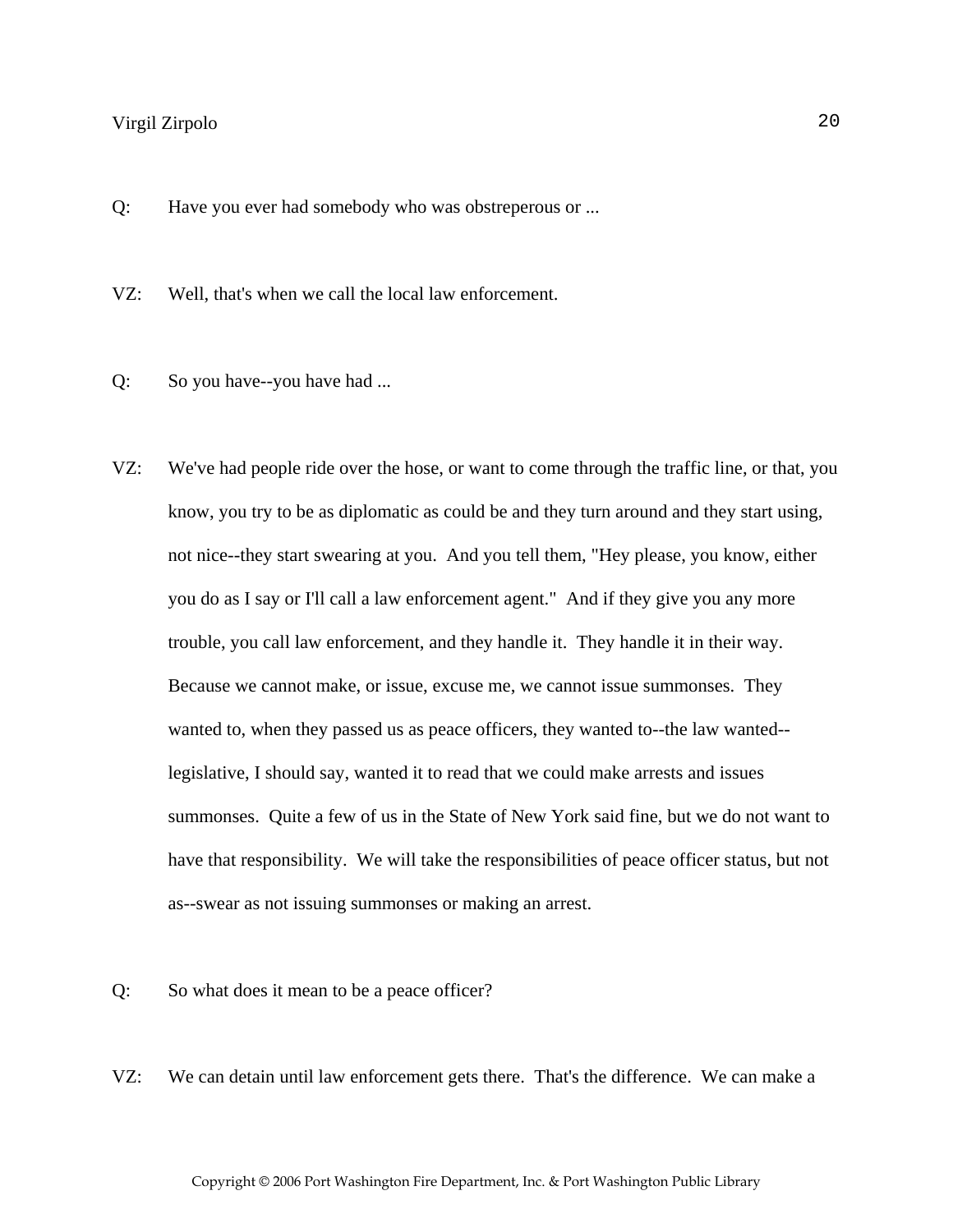citizen's arrest, but we don't want to do that. That's, then that's why they gave us the peace officer status. We can detain a person. In the State I am what they call Area Vice President, which I cover just Nassau County.

Q: This is now?

- VZ: Yes. I've been that for six years. We have eight areas in the State of New York, and I just cover one area, which is Nassau. We have -- Suffolk is another area. Upstate is divided into six different areas. And we talk--we have quarterly meetings. We bring up new--if there's changes in the laws, procedures, new equipment for Fire Police. We even talk about firematics also. It's not just one thing. And we travel all over New York State to go to meetings, conferences, seminars. We have a seminar, which is a training--each meetings we go to quarterly, we have a training session. And once a year we have a big seminar at Montours Falls, which is out by Watkins Glen, which is the New York State Fire Academy. And that's not just for us; it's for all firefighters for all types of training. You name it, they do it.
- Q: Can you give me an example of a new traffic regulation that you would be involved ...
- VZ: Well, one of the new ones, too, is the riding over the hose, which is against the vehicle traffic laws. Some of the others that is going through a fire line, if, say, for instance, they bypass me and go into a scene by disobeying traffic law signals or the officer. Another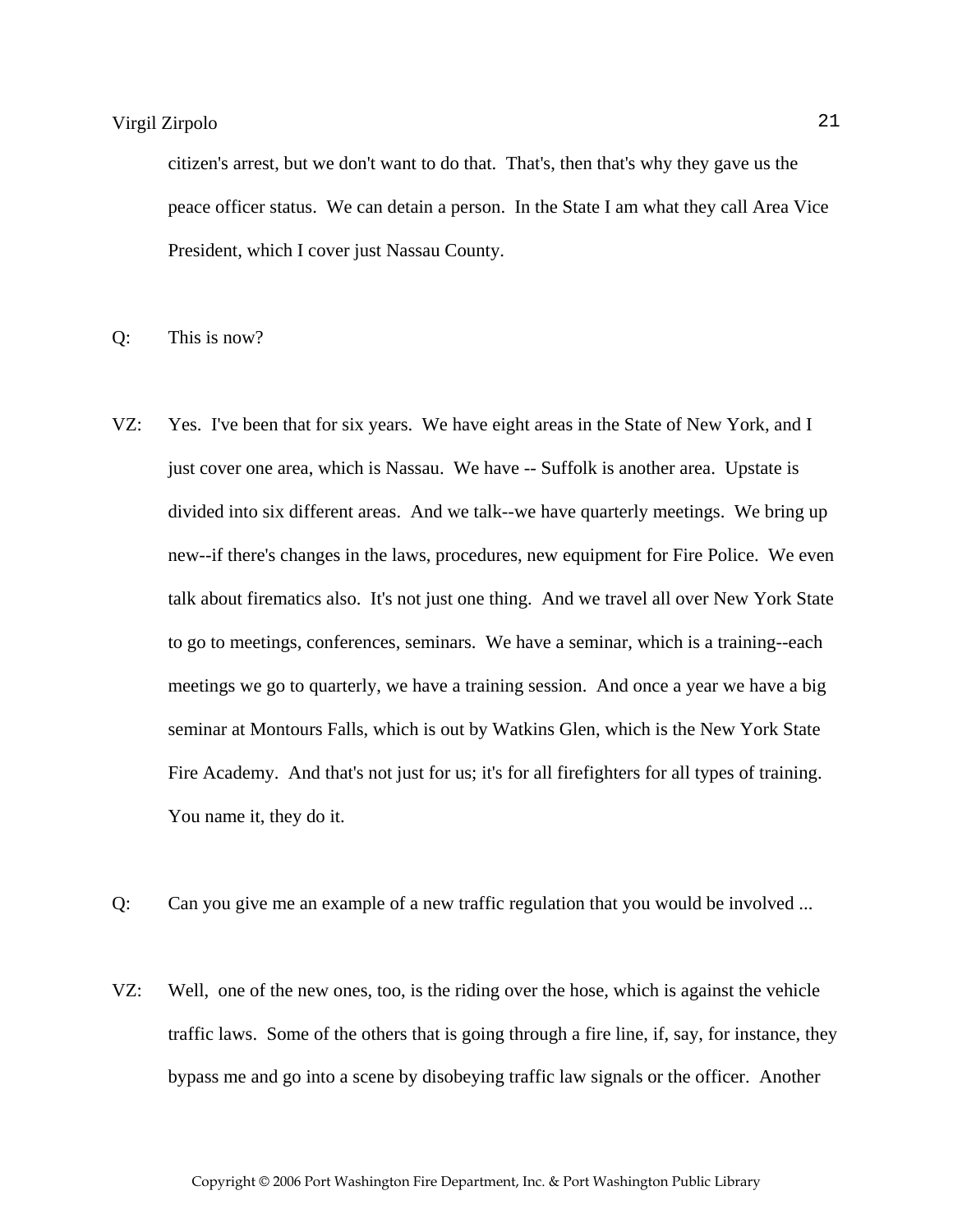(laughs), I'm trying to think of some of the changes, but it's hard to say because the vehicle and traffic laws have not changed that much over the years, but it's just that they've added to it. Different things to it. The equipment: people parking too close to the equipment, or tail-gating the equipment. There's a change that we can notify the law enforcement about, if we spot them. So things of this sort. That's more or less it as far as the traffic and those things.

- Q: Can you tell me about your involvement with the Explorer Scout Program.
- VZ: Okay. I started--I was in Scouting for years. We had an Explorer Post here in Port Washington when I was fourteen, growing up. And we had a program that was more or less camping and high adventure, as we called it. That's where I learned my rappelling (laughs). Then, when I came out of service, I was involved with the district, with the county Scouting.
- Q: Right. What do you mean by rappelling?
- VZ: Mountain climbing.
- Q: Yeah.
- VZ: Mountain climbing. Rappelling off the mountain, or rappelling off buildings, etcetera.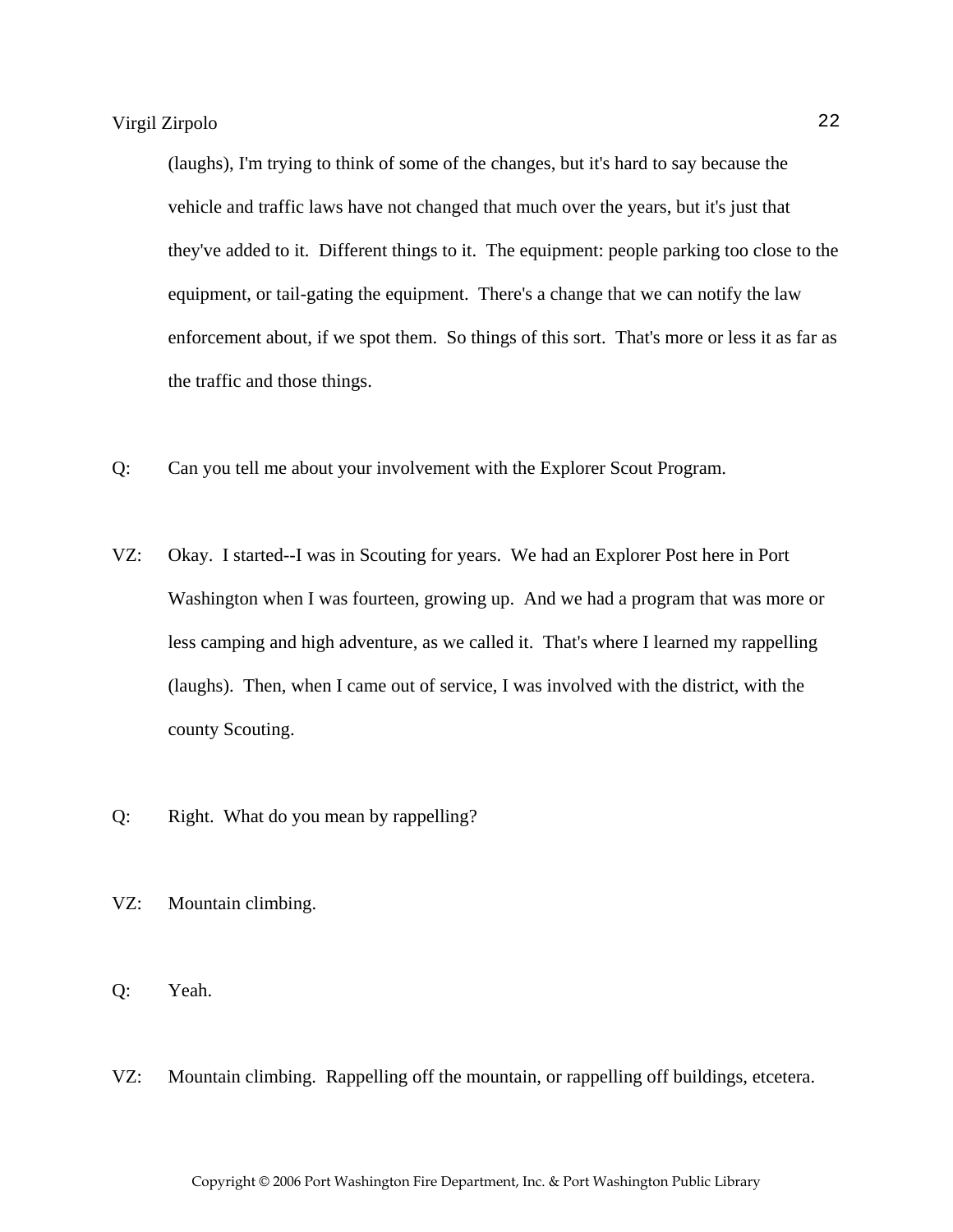Of course, then in Scouting, we did it off mountains or hills or stuff of that sort. But that's like, when we say, back--that--when I was in service, that's what helped. When I said, rappelling off buildings. And the Explorer Program, when I came out of service, I went on to the county and district level of the Nassau County Boy Scouts. Nassau County Council of Boy Scouts. And we were starting then to get the Explorers--they wanted to find something for fourteen-, fifteen-year-olds. We diversified in different categories to high adventure--which was camping and that sort. Law enforcement, which some of your local police departments or precincts started a post. Their children were looking interested in that. Computers. Business. Fire service. At the time when I started it here, there was--my sons were in Scouting. And we talked about it. There's others around the county. And I thought to myself, gee it'd be a nice recruiting for this town. And I sat down with the Department officers and so on. We talked about it, and we started it. Flower Hill was sponsor, was the chartering organization at the time. Not the Department, but Flower Hill was. I was the advisor. And at the time, we had about maybe ten or twelve young men and young ladies in it. And ...

- Q: Girls were in it right from the beginning?
- VZ: Yes. Yes, indeedy. Girls were in it right at the beginning. There was a couple of gals that-- one girl, she joined. When she became seventeen, she became a firefighter at Flower Hill.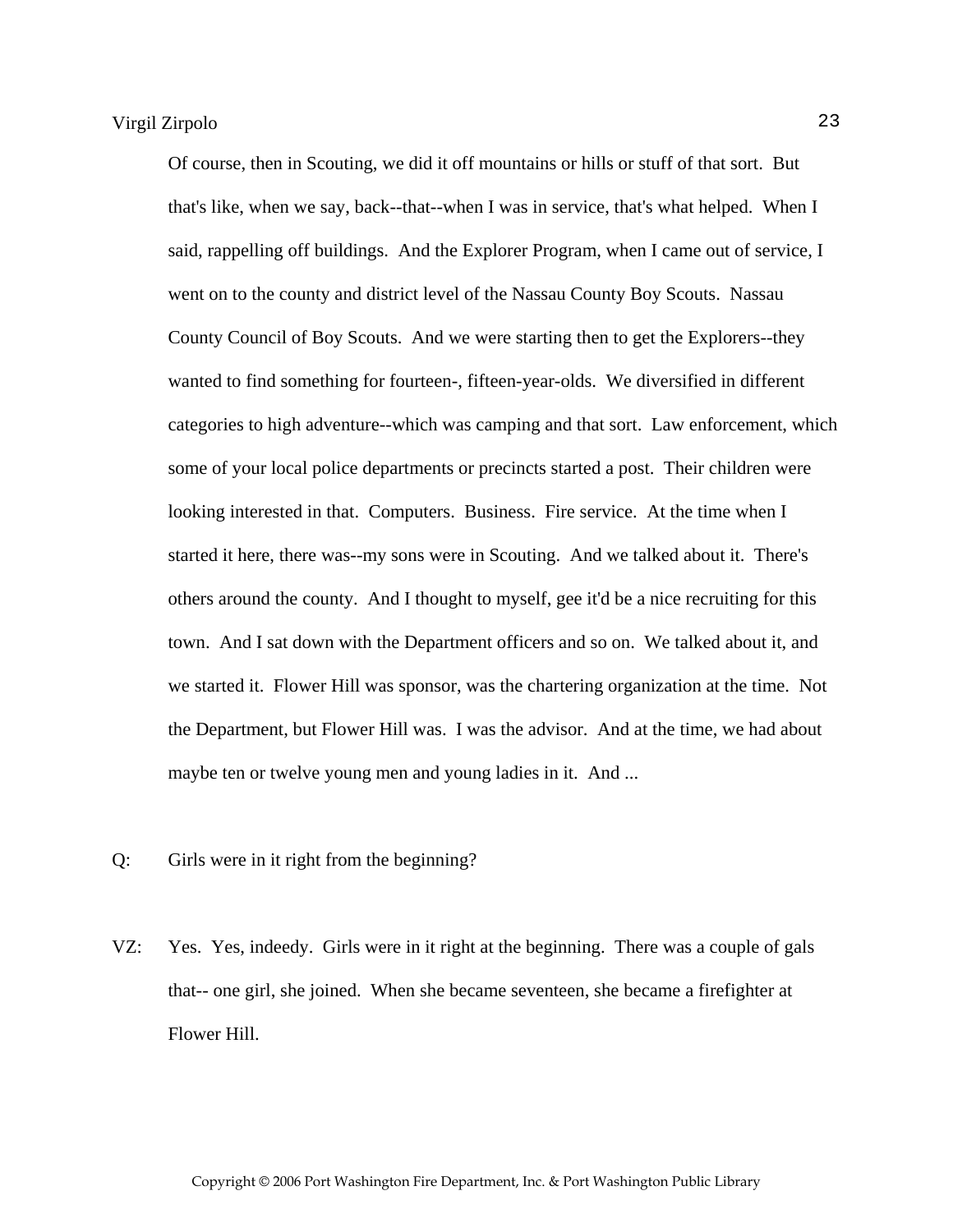- Q: What's her name?
- VZ: I--I don't want to say, because (laughs)--I would have to ask her first.
- Q: Oh, okay.
- VZ: I would have to ask her permission for it. But she went into the firefighting service, and she was a very good firefighter. And then she became a law enforcement--she went to the city Police Department, and that's when she got tied up in the city as law enforcement, and she resigned from the Fire Department. But she was a good firefighter. And I've had many line officers in all three companies that went through my Explorer Program.
- Q: What did they do in the Explorer Program?
- VZ: Mainly, they learned basic firefighting as a probationary firefighter would today. They were able to handle hand lines. They learned how to--they didn't pump the truck, but they learned how to operate the trucks. How to--the different appliances. The nozzles. The different appliances, we call them, that we use in the Fire Department. ... [END OF SIDE A; BEGIN SIDE B] ... We taught them the appliances, how to use them, how to use the extinguishers. How to put out little fires with the fire extinguishers, the different type of fires. I was able to bring them over to the Fire Academy, and they were able to go on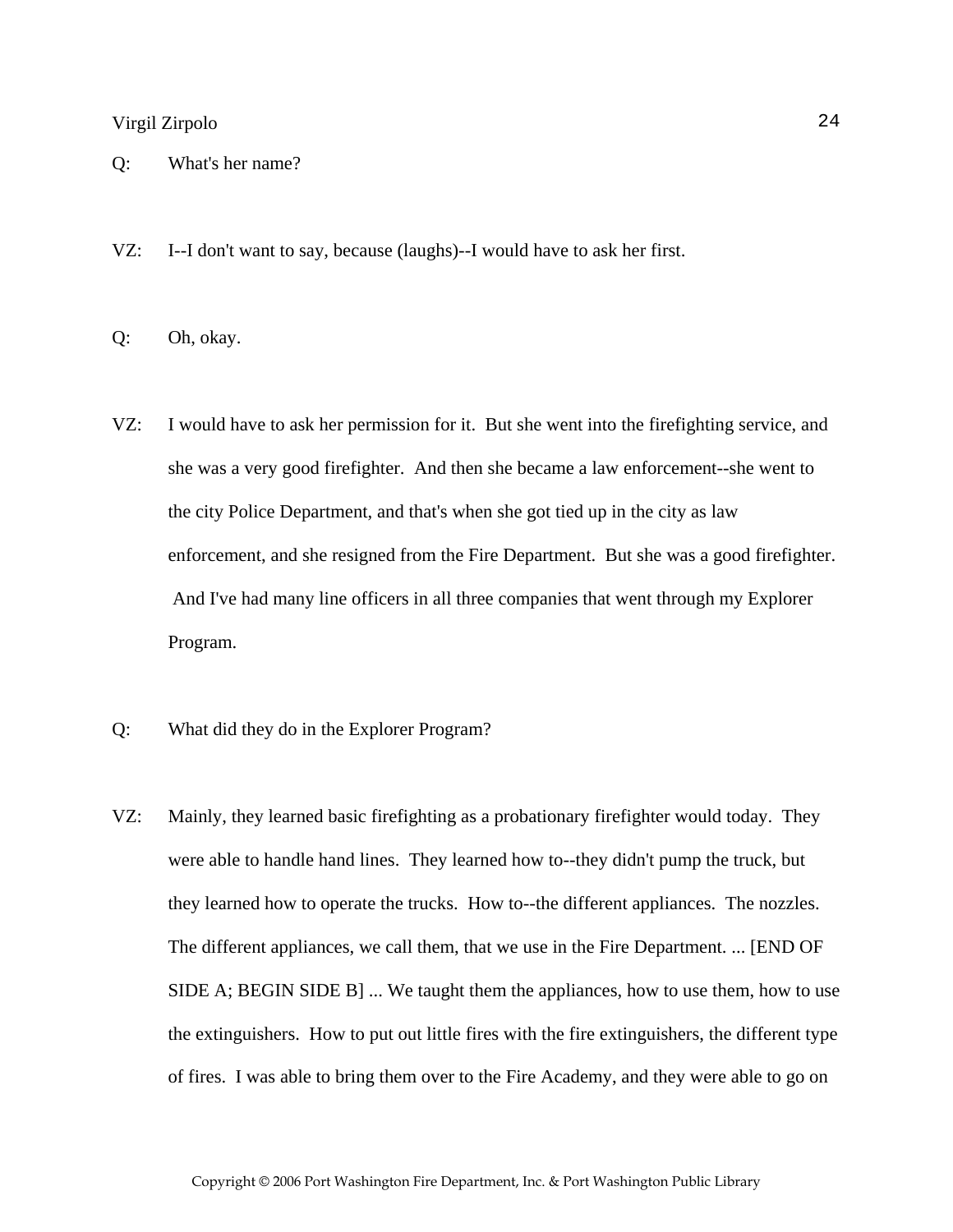the fire ground with us, while the Department was there.

- Q: What's the fire ground?
- VZ: The Fire Academy. It's where they have the training, where the trucks are, where they do the actual firefighting. They did some, with extinguishers, put out little fires with the different type extinguishers that the Academy instructors were there also, teaching them. I taught them also with lectures, and they were able to come to fire schools with the men.
- Q: Most of the training, though, took place at Flower Hill?
- VZ: Yes.
- Q: At that firehouse.
- VZ: Yes. Well, we went to Atlantic Hook and Ladder for learning the ladders part of it. That--the forcible entry and things that they learned through the ladder company. The members down there instructed them also. I had members from, as I said, the Explorers. They went up through the line officers of all three companies. And I'm proud right now that the present Chief was one of my members and the Assistant Chief, John Walters, was one of the members.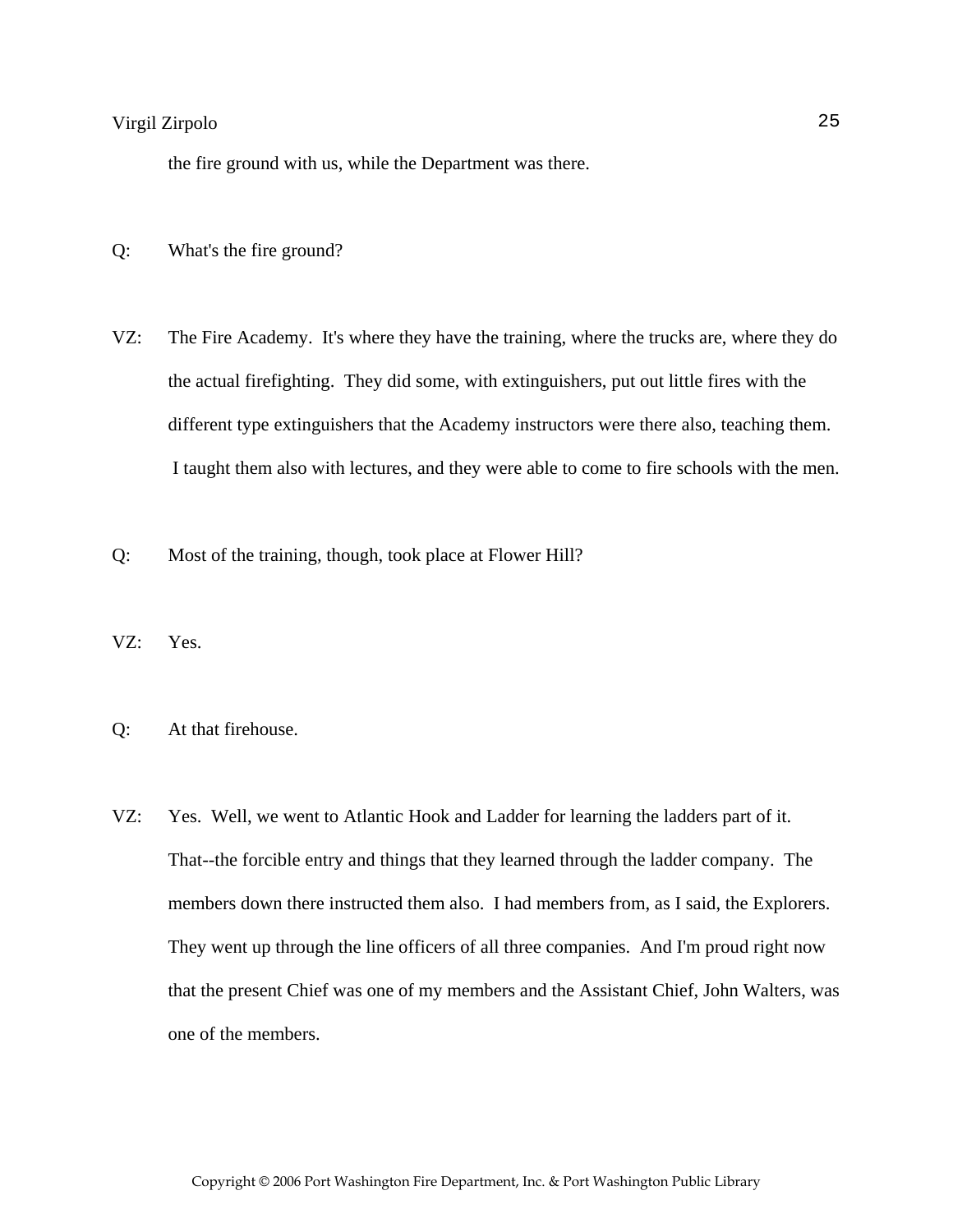#### Q: And the Chief ...

- VZ: Chief Bollerman right now. And I used to kid him about it. "I taught you everything I know in one day" (laughs). Chris is--Chris is a wonderful man. And I--he's a lot of fun. And same with all the--all three Chiefs I know. I've gone through a lot of them. But, see, I've been Captain, oh gee (laughs), I'll say over thirty years--twenty-five to thirty years. And it was funny. When we reorganized, there was Chief [Joseph] Fico who was Chief at the time. And John, not John--Tom Tobin was Chaplain. Was Chaplain at the time. And he says to me, "Why don't you take the ..." Tom Tobin, the two of them, said to me, "Why don't you become--take the fire police. You know so much about it," and so on. I said, "All right. I'll take it till we reorganize. I'll hold--I'll do it for about a year or two." I told him, I says, "Chief Fico, until you go out of office, I'll do it. Okay." How many Chiefs later (laughs), yeah. How many Chiefs later is this, as we go. But I enjoy it.
- Q: On the Explorers, did these young people, did they get a certificate or any other recognition when they completed the program?
- VZ: Well, when they completed the program, most of them came into the fire service, with the fire knowledge which helped them, and I, at the time, I didn't give them training--you know, didn't give certificates. But they, like a lot of them said they had the knowledge that followed them through. And they had a nickname for me. We had civilian band radio, CB radios, and they used to call me "Big Daddy Zip."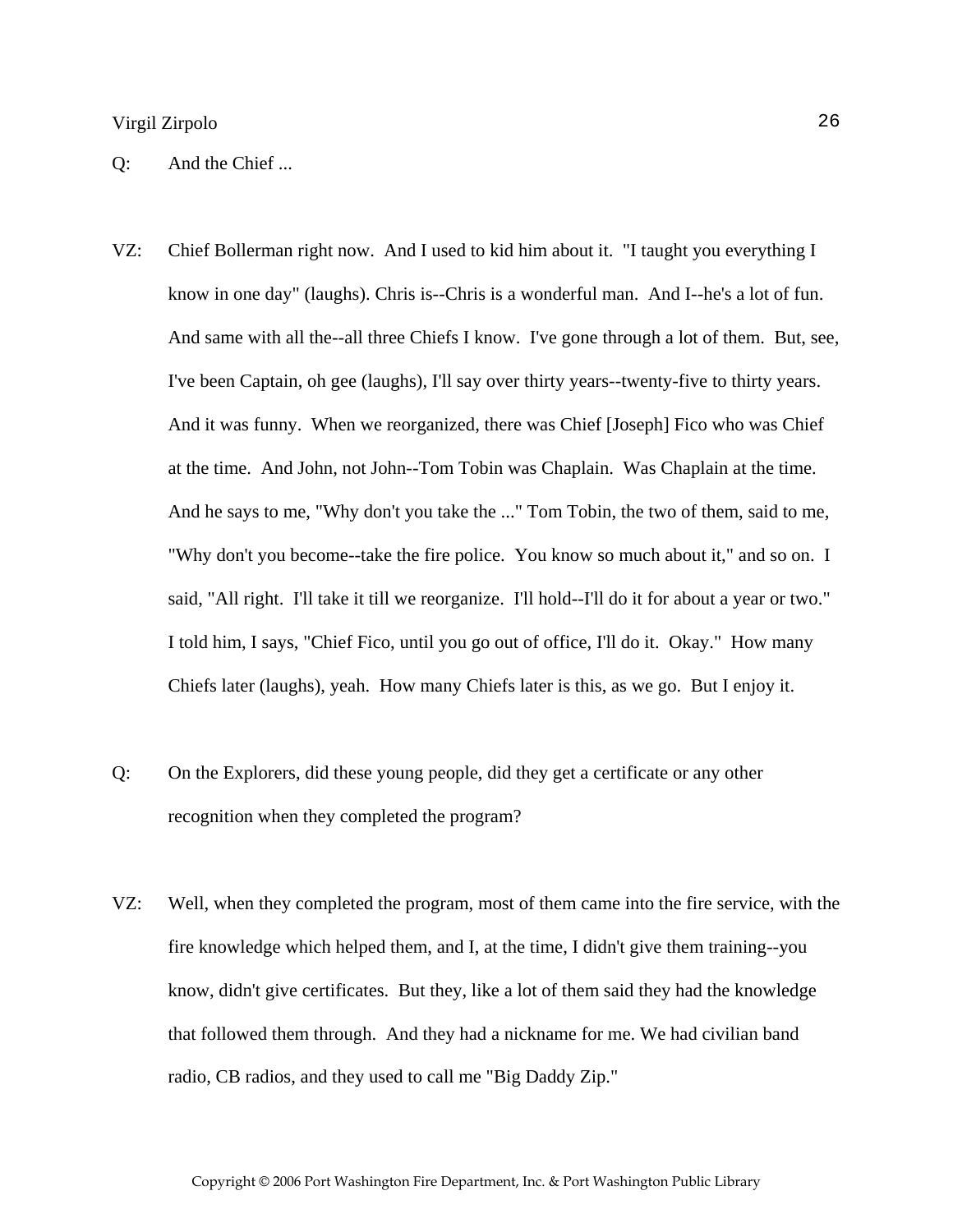- Q: Was that your handle?
- VZ: Yeah. But some of the kids--some of the kids--they're still kids to me--some of the guys still call me "Big Daddy" (laughs). But, I'll never forget the--they gave me a beautiful plaque with it on it.
- Q: What does the plaque say?
- VZ: Oh, gee. Well, it's--because the post more or less dissolved, because it was hard to keep, get them in. And it was--maybe it was the last meeting we had, just says, "Presented to Big Daddy Zip for all the recognition." And they put the years, or the year on it.
- Q: The post is--you mean, you don't have the Explorer Program anymore?
- VZ: No, the post is running now. They are still operating. They're operating very well. But I'm not involved in it now. It lay dormant for a couple of years--couple, three or four years. Then they started it up again. Because we had some of the members, their sons were starting to get interested, getting a little older. They were in their teenage years. And we reorganized. We got a committee together and reorganized it into the Explorers. They had the option at the time to go with what they called Junior Firefighters or Explorer Program through the Boy Scouts of America. And they sat down with people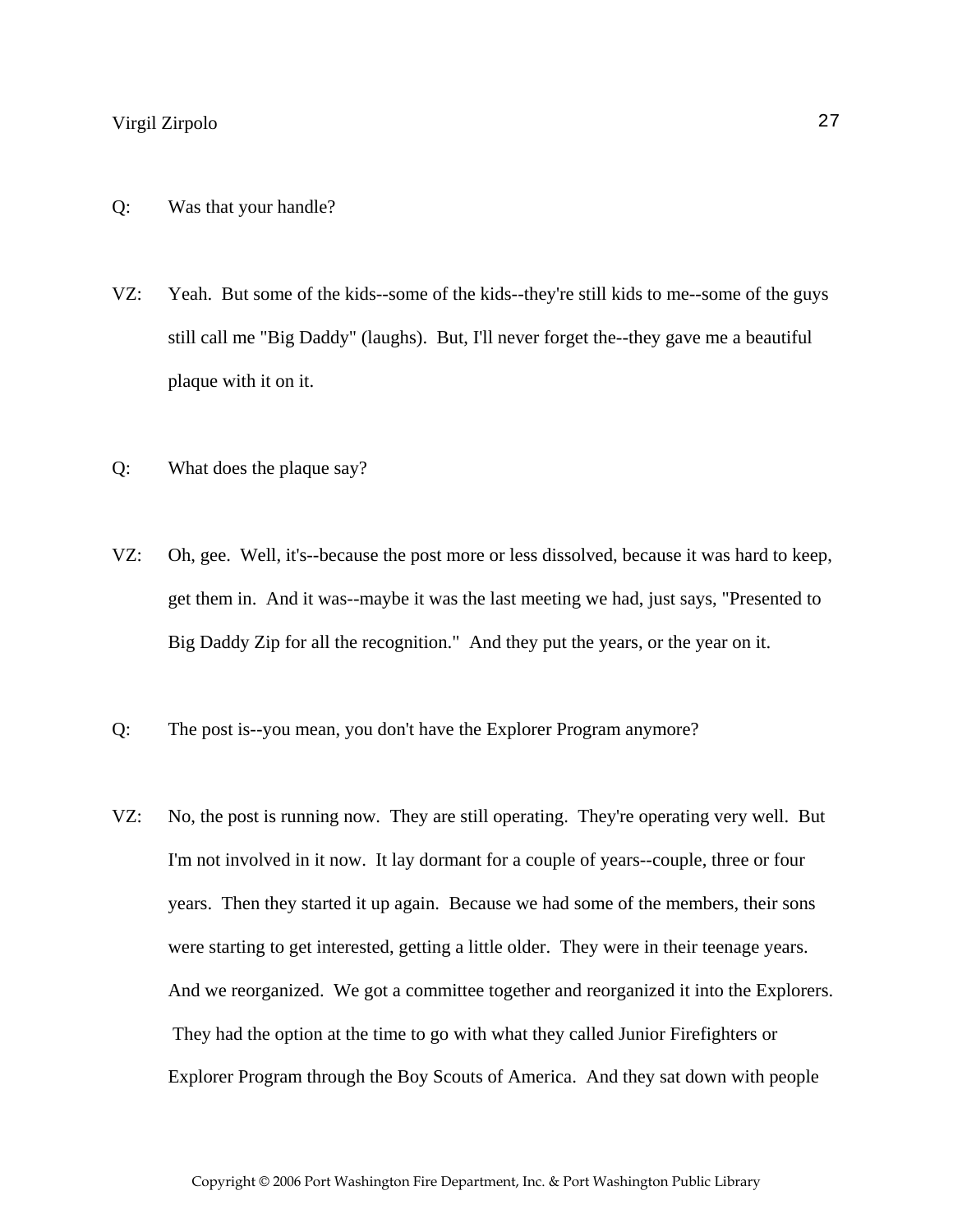who were other members of the Department who have Junior Firefighters, and the Departments that have the Explorer Program, and people from Nassau County Council. I more or less was on the committee. I just sat back, because I, you know, I gave them the knowledge that I knew, and whatnot, and I told them, "You people, you will run it." I says. They says, "Well, how come--why don't you want to run it? Why don't you do this?" I said, "No. It's your sons and daughters. You're--they'll look up to you as a peer." I says, "I'm much older than them." I says, "There's knowledge I can give you, but if you need it I will be there." And it's worked out very nicely. And the ...

Q: Well, what is the difference between Junior Firefighters and the Explorer?

VZ: A lot was the--some of the advantages, as far as the training, the Juniors, a lot of them, their own Departments trained them. There was restrictions on them. They couldn't do- either one of them couldn't do what we call "burning," you know, going into buildings and such--fire buildings. With the Explorers, they can do, like I say, handling of extinguishers. They can't do actual firefighting, but they can do the handling of the hose lines--same thing with the Juniors. But, insurance-wise, there's a difference, also. The Fire Academy--the Nassau County Boy Scouts has an insurance program, and also New York State has a program for both Juniors and Exploring, that they can go up to this Montours Falls, the Fire Academy. They do some things here at the Academy--Nassau Academy--but not so much as the men do. They can go and observe, but they can't, you know--but it's a good program. It's a good youth program.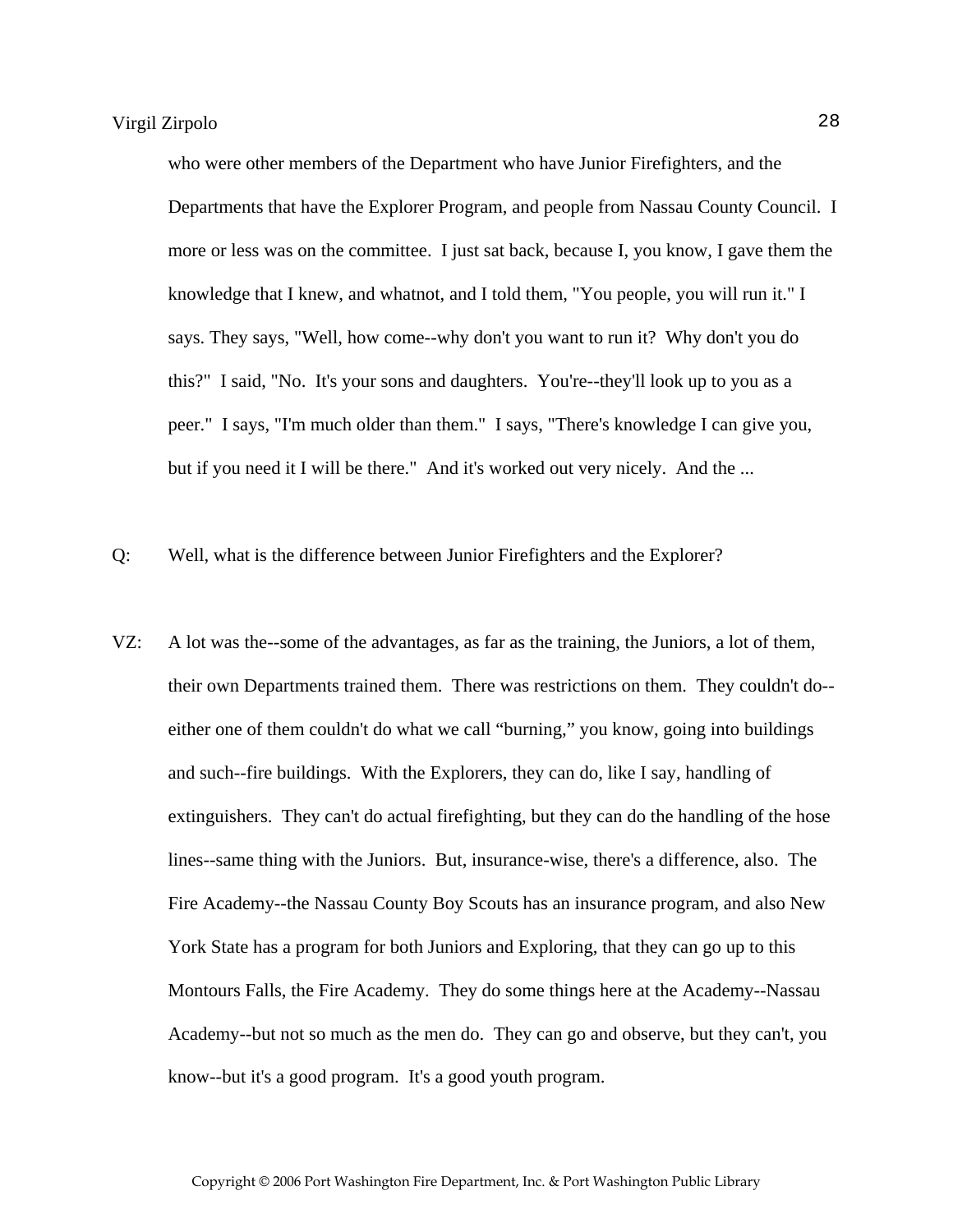- Q: Who's directing it now?
- VZ: I think Jimmy Penrose who's Fire Marshal and, I think, Jimmy Interdonati is involved in it also. I'm not sure.
- Q: And do you know how many young people are in the program?
- VZ: I'll sayaround fifteen. And that's just a guess. About fifteen. Boys and girls, or young men and young women--teenagers. It's a very good program. They learn discipline, they learn firematics, they learn everything--every aspect of it. It shows them leadership, [because they elect their own officers, and it gives them a chance to learn leadership. And](http://www.pwfdhistory.com/trans/zirpolov_trans/pwfd_members010.jpg)  it does. As I say, it learned--quite a few of those I had learned leadership. And it's a lot of fun. It's a lot of camaraderie in both the Explorers and in the adults--the men and the women.
- Q: Can you define firematics?
- VZ: It's--well, you can't--firematics, the reason they say that is it--you can't use the word "firemen," because you've got females in there (laughs). They call it fire persons, they call them. Firematics is the science of firefighting. That's that part of it. And today, firefighting is a science; it's not just running into a burning building with a hose line. I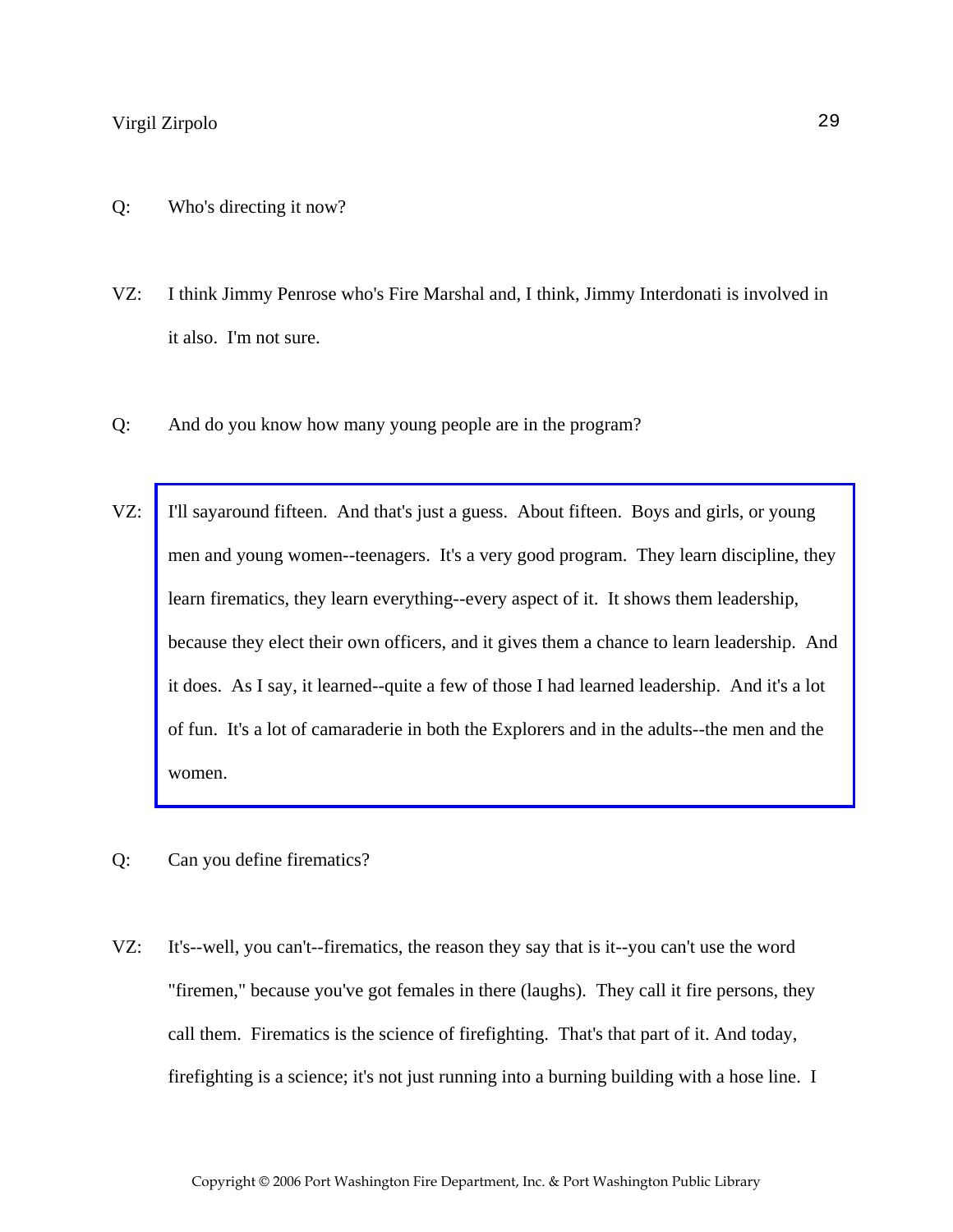still do training. I still go to some of the training. I don't go into burning buildings anymore.

- Q: When did you stop going into burning buildings?
- VZ: Around, say fifteen, twenty years ago. Sounds funny, but the younger fellows, let them do it. They're trained. I mean, you know (laughs), you're still--I mean, plus they're--I still look at it that way that I might take the training, but I still don't go back--but if I desperately had to, I could go in. The new self-contained breathing apparatus is a lot different than I had. It's more modern. Basically, it's--you can do a lot more than we did, than what we had when I first got in the Department. We didn't have the canisters--the bottles. We had what they called cardocks. They were little canisters that when you breathed the air in, it would change the foul air into fresh air. Had charcoal filters in it and some other filtering systems in it. But you were restricted on what you could do. And the face masks were not like they are today. All we had were--you'd see out of here, and just the face piece around here. Helmets, you know, over the head and, you know, also. But not the way it is today. Today, they're breathing compressed air, which is filtered fresh air. Clean. Ours sometimes wasn't (laughs).
- Q: So how do you feel about all these changes in the equipment?
- VZ: I feel it's changed for the better, even though there's this regulations that the--have come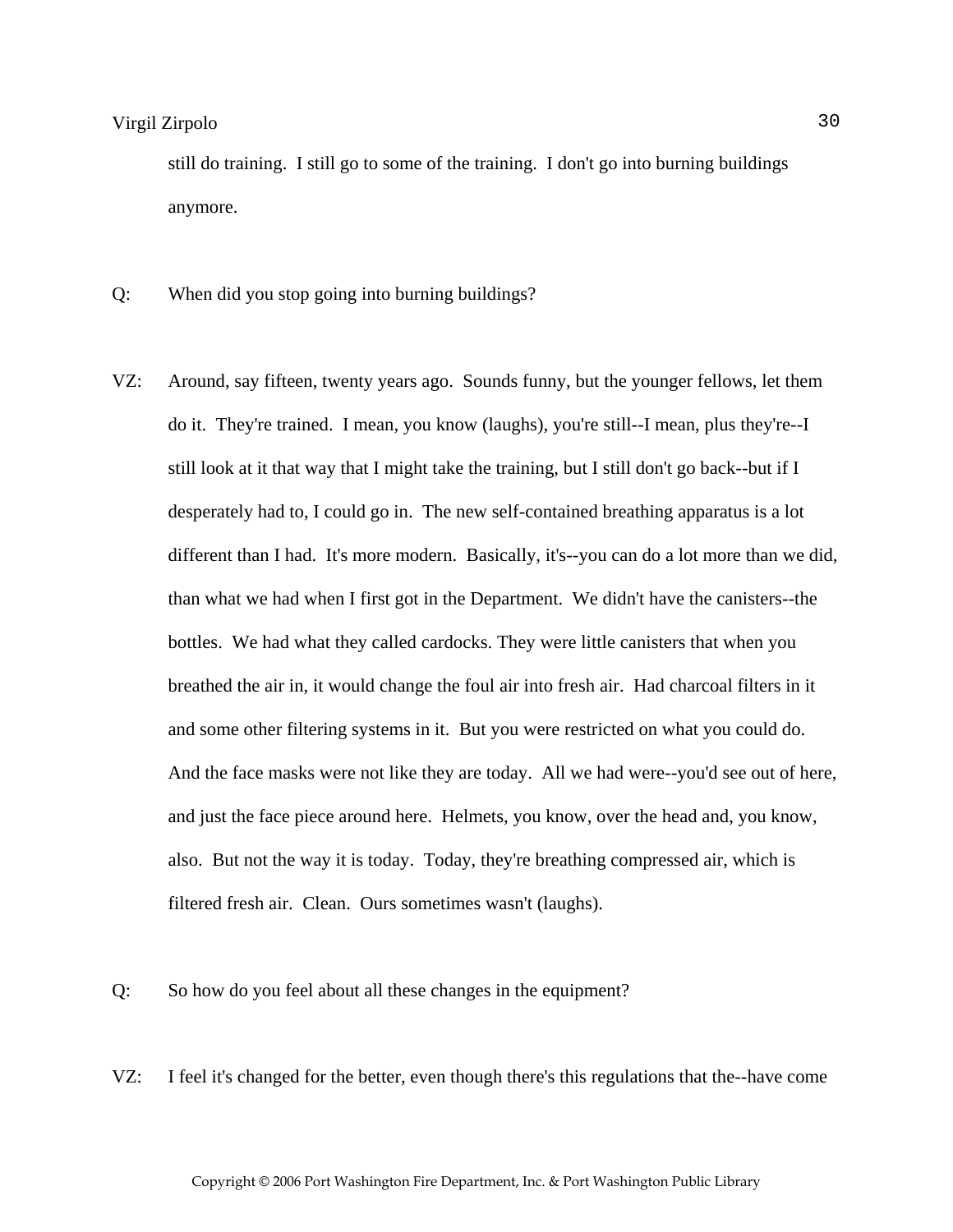out of OSHA [Occupational Safety & Health Administration]. We complain about it, but it's something that it's for the better; it's for our safety or our own betterment. The NFPA, which is National Fire Protection Agency, has come up with regulations also. And it's, well, between the two, it's all because of firefighters dying in the line of duty. How to prevent--how can they prevent it. Bettering of the equipment. The turnout gear. The helmets we used to have, if a ceiling fell on it, you'd end up with a headache (laughs). Today, they're the same helmet, but it's a good--it's the same type, not the same helmet. Same type of helmet, but there's cushioning inside. There's head protection. The protective gear is a lot different. The turnout gear is a lot different. They can withstand more of the workings. We didn't have the pants that they have. We had regular rubber boots--hip boots like the wading boots that the fishermen used to wear. And today, they have full boots that are like a pair of pants, and the boots that they wear are similar, but not as high. They're insulated. They're lined against the heat. They're not heat resistant; they're not fire resistant. They can withstand a little bit more heat than we did. We had rubber coats, like a raincoat. Now, they have this material, which is a better, is a safer material. I am gladthat they've gone with this advanced equipment the way it is. It's saved a lot of lives of the members. And most of the fatalities are not from the fire itself, like we used to have. A lot of it is due to--there's a lot of heart attacks. A lot of personnel that die of heart attacks. And it's a shame when it happens. But, as I said, the advancement in the equipment and advancement in apparatus is all for the good.

Q: You mentioned the camaraderie. Do you think that's a major aspect of being in the Fire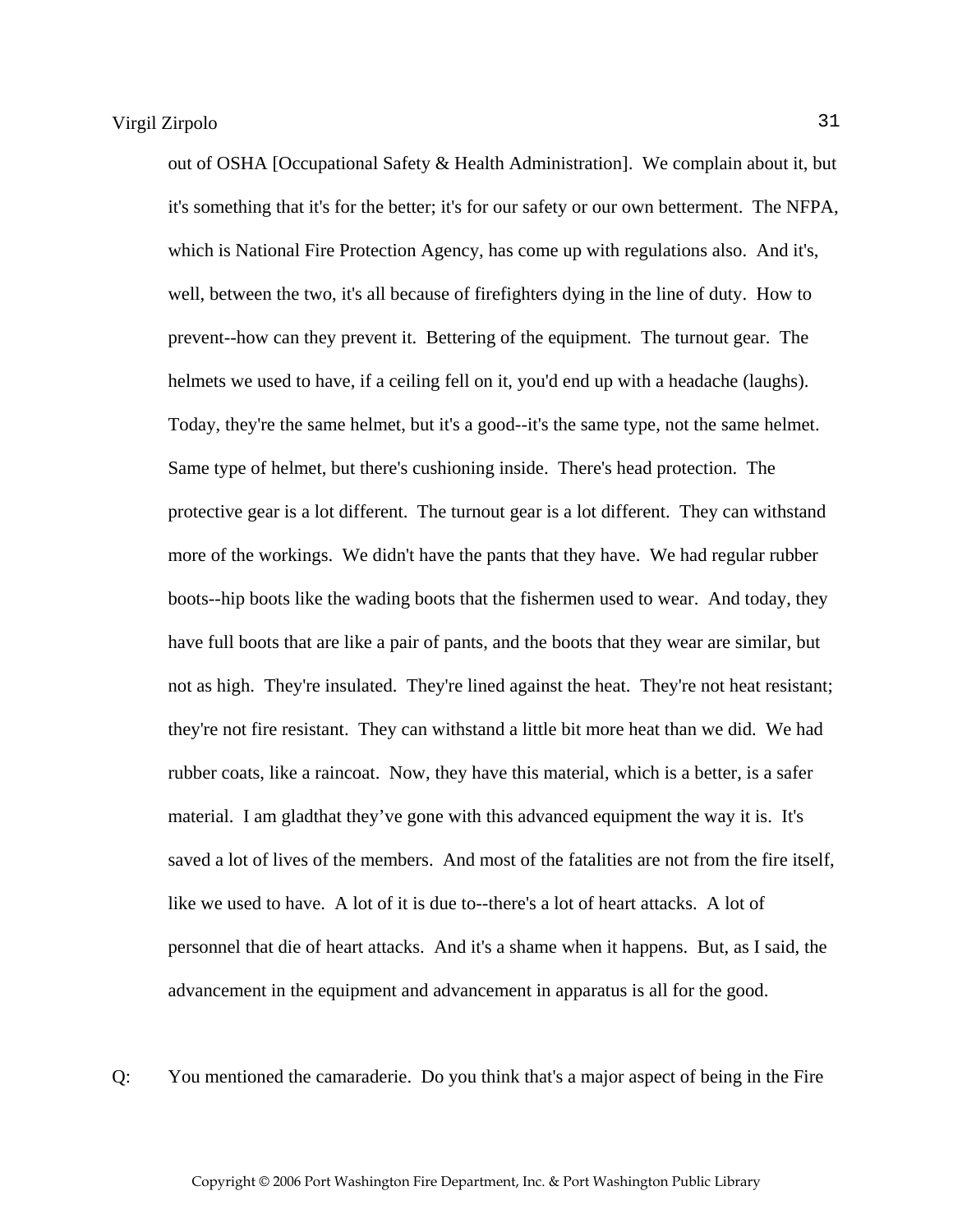#### Department?

VZ: It's a family, you know. It's--you may stand there and argue and fight, call each other names and whatnot, but don't call me--don't, you know, don't pick on him. They'll be outside picking on us, you know. We stick together. But I mean, this is the way it is. You could--you could stand there in the firehouse and argue with a guy till you're blue in the face and walk outside and keep talking, you know. Or argue at a fire scene, you walk back to the firehouse, you sit down and have a cold drink, you know (laughs). Or we'll sit at a meeting and argue tooth and nail over something and, after the meeting, sit down and we'll be talking like you and I are. That's camaraderie. That's brotherhood. It's friendship. Families. Something happens to a brother firefighter or a sister firefighter, everybody looks out for each other, helps each other. That's the camaraderie of the fire service. Not just here in Port. Not just here in Port. It's throughout the nation. Because, like I said, I go all up the state of New York. I have family living up and down the east coast. My one son who lives in New Hampshire is a paramedic. And he says, "Dad," he says, "it's like just these ..." he drives--rides in an ambulance. And he says, he says, "Dad, it's the same way up there as you guys are down there." He says the friendship, the fun--I was up there--they had a field day--firemen's field day. And I said to him, "It's just like we have down here." All the fun. Everybody's kidding around, having fun, like, you know, the firemen's tournaments that we have here. It's just like that. The friendship between the teams. Or, the rivalry on the course. But off that course, they're brothers and sisters.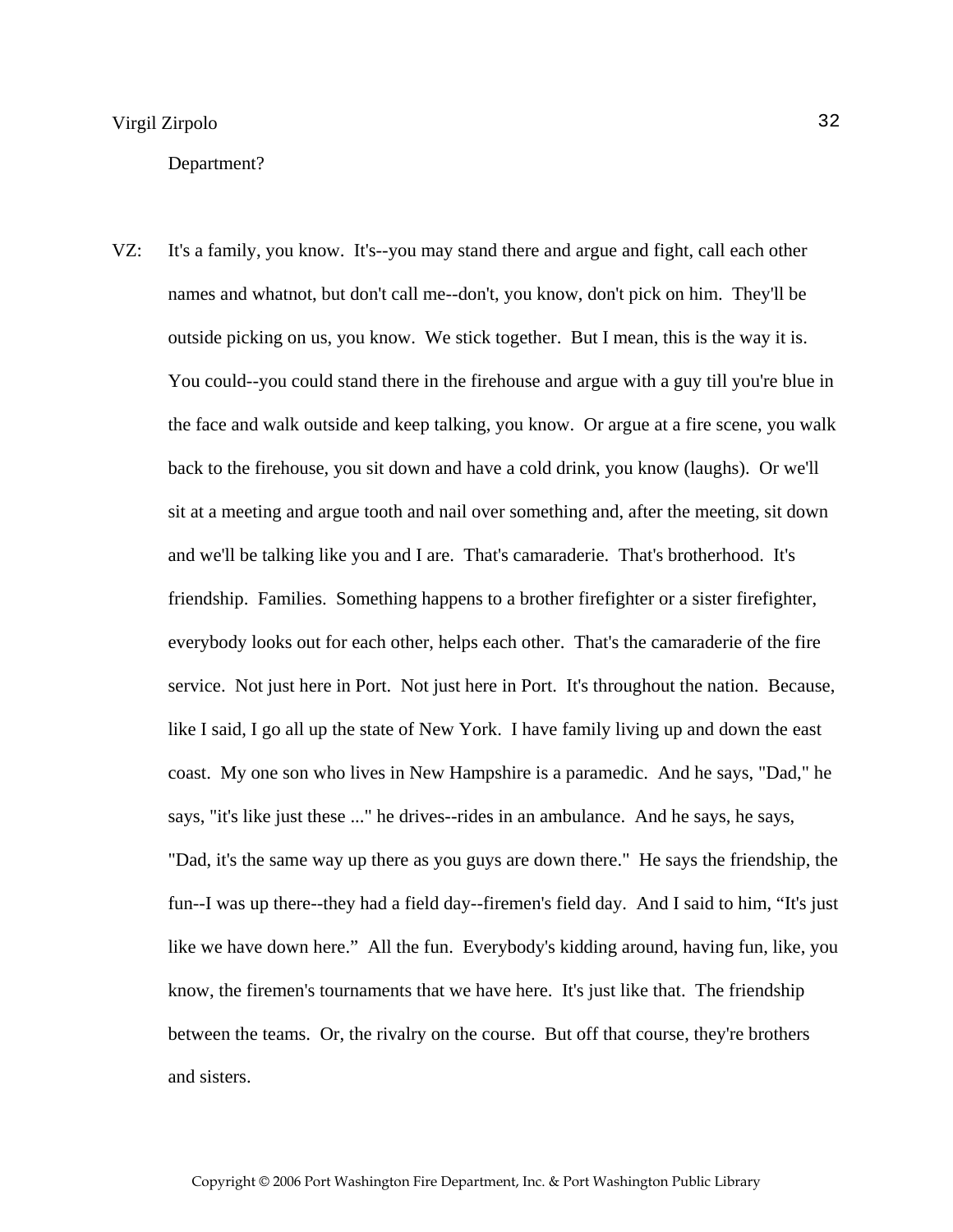Q: And the kidding around, can you think of any particular humorous times?

VZ: Oh, geez (laughs).

#### Q: Any funny pranks.

VZ: Oh, I can remember one Labor Day tournament, it was--this is going back in the, oh, what, in the '60s, was it? I think it was in the '60s--late '60s. We came back from Labor Day. It was a hot Labor Day--summer's day. And we got quite a few trophies. It was up at Flower Hill. And they were having a little party. Everybody was, you know, throwing cups of water at each other. The next thing, it came to buckets of water. Then, they got garden hose. And I'll never forget this. This other fellow and I--Danny Swiacki--he's passed; he's deceased now many years--his family and our family are still very close. One of the pumpers were parked across the street. There's a fire hydrant right across the street from the front of Flower Hill. I says, "Come on Danny," and we were dry. Very dry. We went across the street, hooked the truck up to the hydrant. I started the truck, and all we did was turn the deck on into the firehouse. We flushed the whole firehouse (laughs). I mean, fun like that. Other times, work nights, we'd be out there. We'd go up on the roof with buckets of water, and the probationary members, you'd make sure you're--they'd be out on the ramp talking and everything. Go up there with a bucket of water and I mean, the fun, yeah. And, we have a lot of fun. I mean, things like that. But,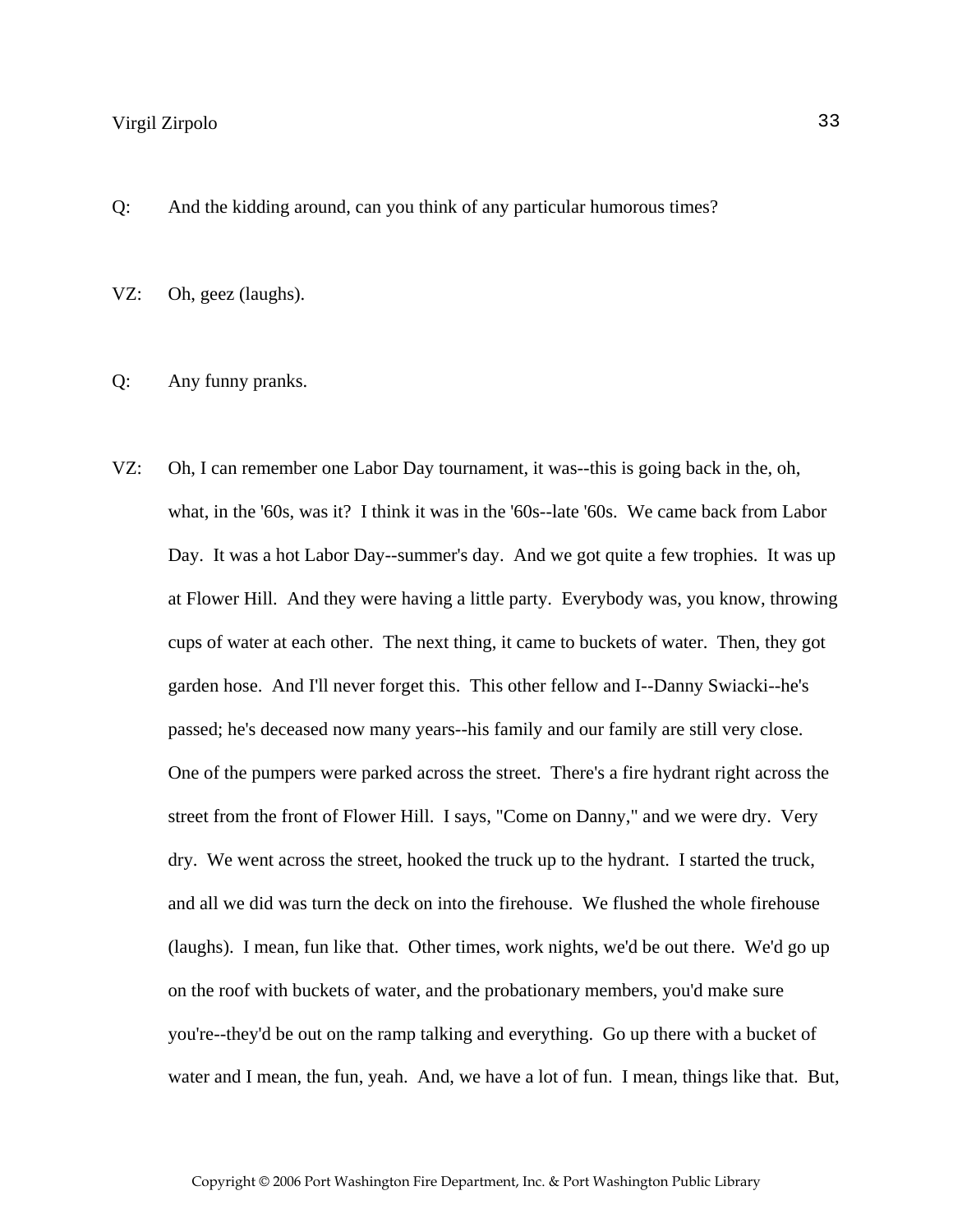today, we still do it, but we don't have the big water fights like we did.

- Q: Why do you think ...
- VZ: Well (laughs), the floors are slippery and you don't want to get hurt sliding around. I mean, we still have little water fights. Don't get me wrong. We still have little buckets of water here and there.
- Q: Only in the warm weather?
- VZ: No (laughs). No (laughs). But I'm saying that's camaraderie. That's the fun. We still have a lot of fun with the guys.
- Q: When did you first get the sense that you were on a team?
- VZ: When? When I first got in the Department. Forty-six years ago. Because you work together. And if you work against each other, it's not worth--you've got to remember, you're relying on the guy in back of you and he's relying on you. You always go in as buddies. You're always a pair. That's why I say it brings the camaraderie. It's, like I say, when you're at a fire scene, you're buddy-buddy, you know. It's the buddy system. You don't go into a burning building unless it's to save a life. But if you go in, you hope there's somebody with you. Same thing is when you run a hand line, you've got maybe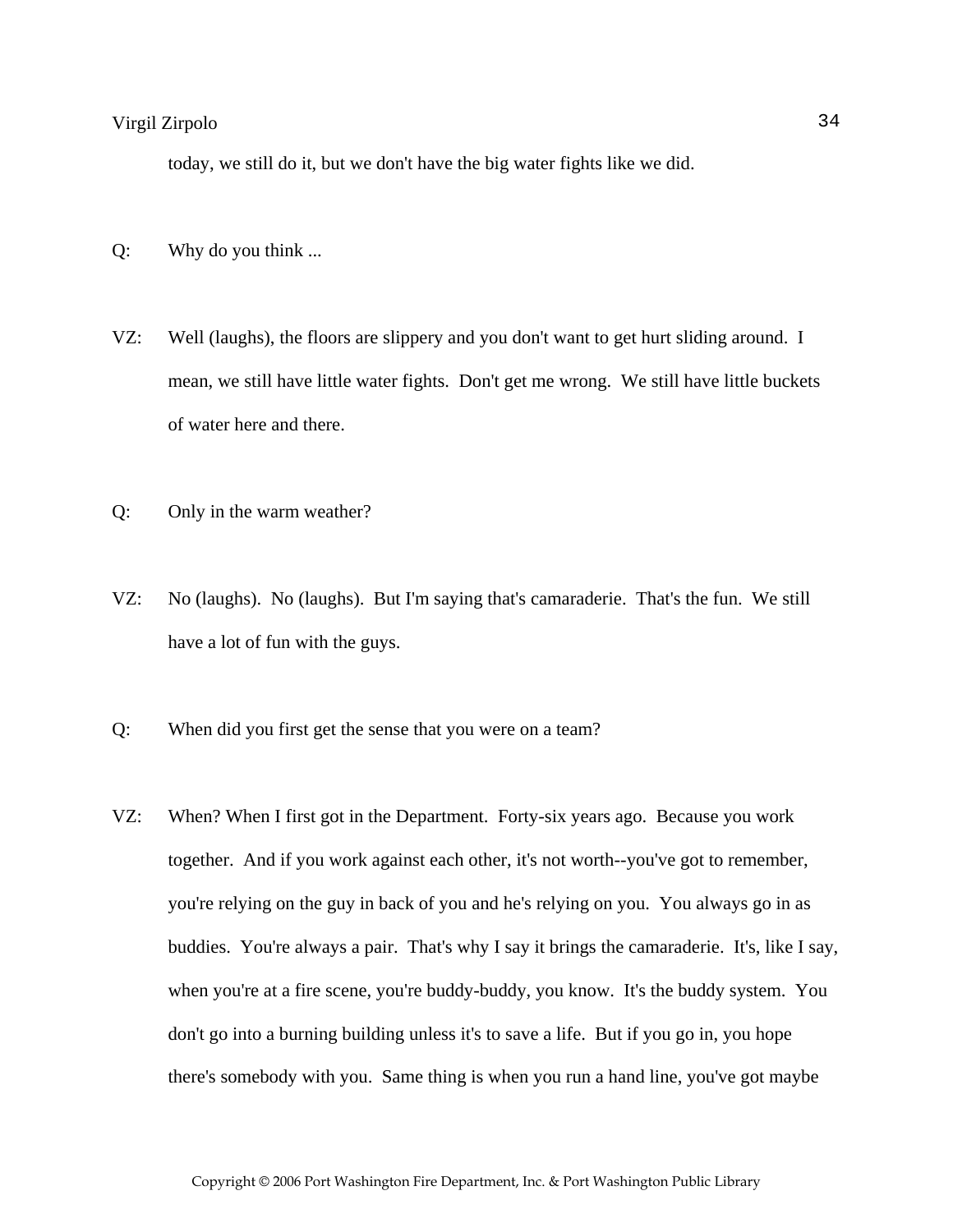two or three guys with you. That's the buddy system.

Q: Were you ever injured?

VZ: No.

- Q: Did you ever have a narrow escape?
- VZ: In the military I did; not here. Military I did, because I--we were in this fire. We were doing a demonstration fire, and my hands got burned, but that was--that's not what this is. This is psoriasis (laughs). But here, I can't say I did.
- Q: Now, your wife's father and ...
- VZ: Uncle.
- Q: ... uncleare also in the Department.
- VZ: Yes.
- Q: Also in Flower Hill?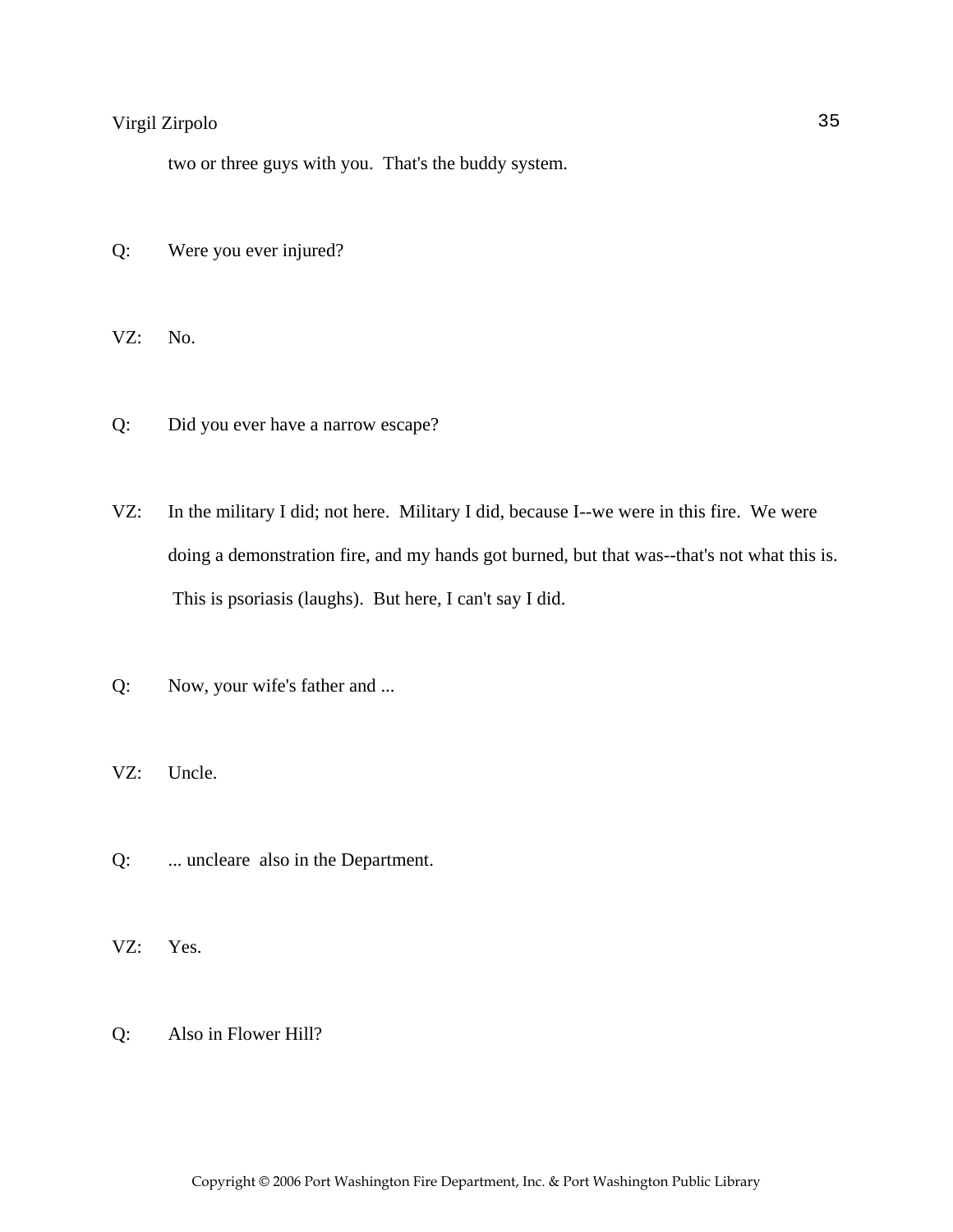- VZ: No, they were in Protection Engine Company. One, Irvin Foster, was a Chief. That's her uncle. And my wife's father was foreman. He was Arnold Foster. He was the foreman of Protection, which is the Captain now. He passed away, probably around forty-six years ago.
- Q: And did they tell you anything about ...
- VZ: Well, I didn't know them--I didn't know her father. He passed away before I got in the company. But her uncle I knew. I knew her uncle, because he was still alive. Irvin Foster. He was Chief at the time. He was Chief, but he, you know, he used to talk about some of the old-time fires where--I used to get a kick out of the--when I was a young--in the service, listening to the older members then, where they used to run from here to Sands Point with the old hand-drawn carts, or the horse-drawn carts. And the guys, the young fellows today, kid us, some of us like myself, when we talk about, you know, the fires: "Well, were you here when they hooked up the horses?" (laughs). I mean, that's the fun we have. That's the fun we have. As I say, I enjoy talking with the young members. They, you know, the old-timers at that time used to talk about some of the older fires they had down in Sands Point where they used to literally run from here to the estates. Of course, they were in a heck of a lot better shape than we are today, because a lot of them were farmers and whatnot around town. But we listened to those old stories, and you think back, as I say, I think back, because I've gone to a few museums. And we were down in Baltimore where my son lives--he lives outside of Baltimore. We went to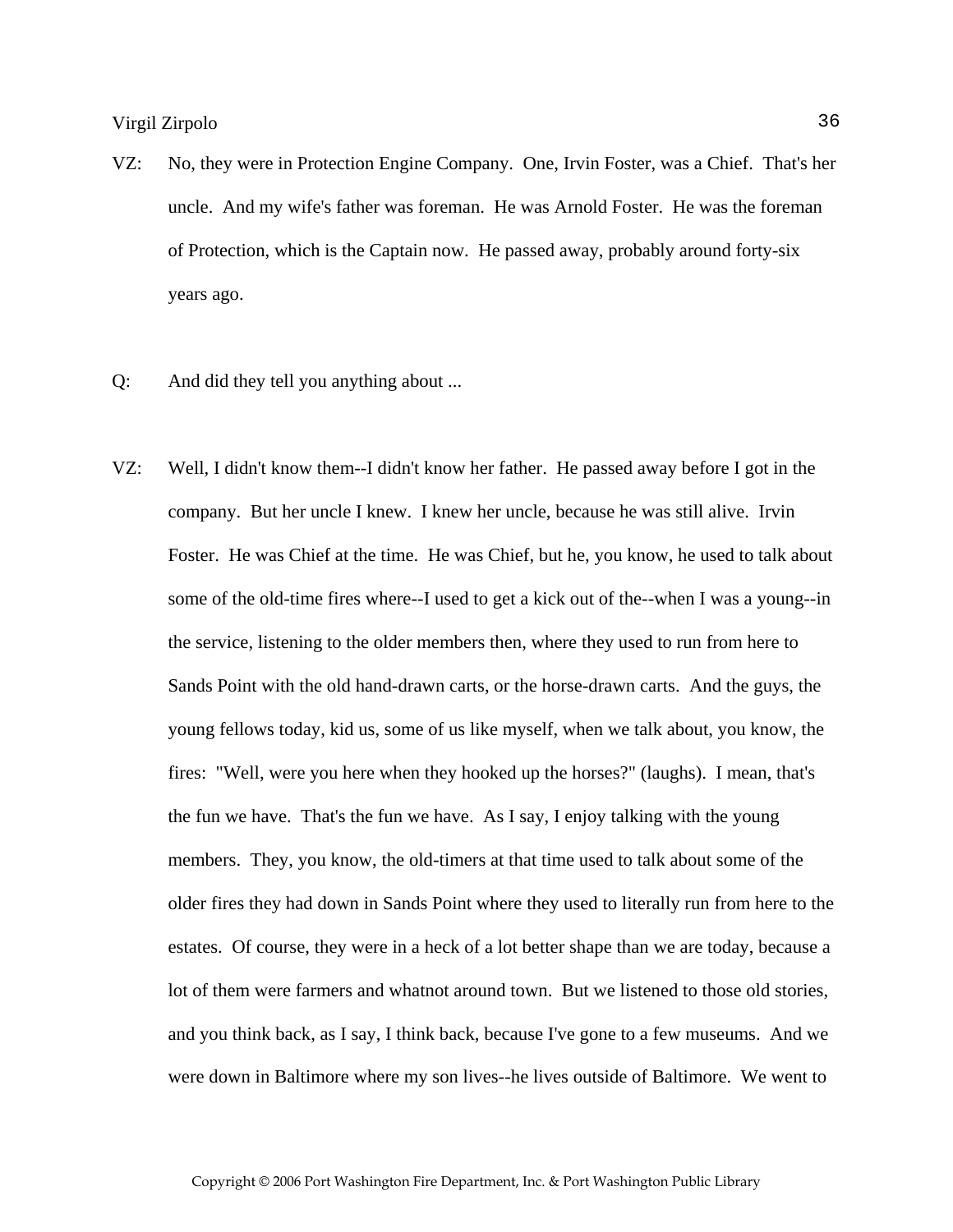the Baltimore Firemen's Museum, and my grandchildren kid me about it. "Grandpa, was that one of them that you used to run around with?" (laughs), and I tell them, "No, I used to ride on this one over here," you know. Yeah.

- Q: So what was your worst day as a firefighter?
- VZ: [My worst day was in November when Bobby Dayton died. That was one of my worst](http://www.pwfdhistory.com/trans/zirpolov_trans/nday881127_pz.pdf)  days.
- Q: Did you work that fire?
- VZ: Yes. I was on the--I was the hydrant man on that truck. And Bobby got out of the cab as the officer, and I told him, "Bobby, I'll give you water in a minute." And that's the last time I saw him. [And the other one was when Ingrid Sowle was hit by a car.](http://www.pwfdhistory.com/trans/zirpolov_trans/sowle_pz.pdf) It was another day. I wasn't home at the time, because it was late at night. I wasn't home at that time. But they are the worst times. And, of course, there's other days and losing friends just more recently, and some more ...
- Q: How did you integrate your firefighting work with your paying work, your job?
- VZ: I worked in Grumman Aerospace for thirty years. And, in fact, we had a fire brigade over there. We were--they had paying members. And we also were firefighters there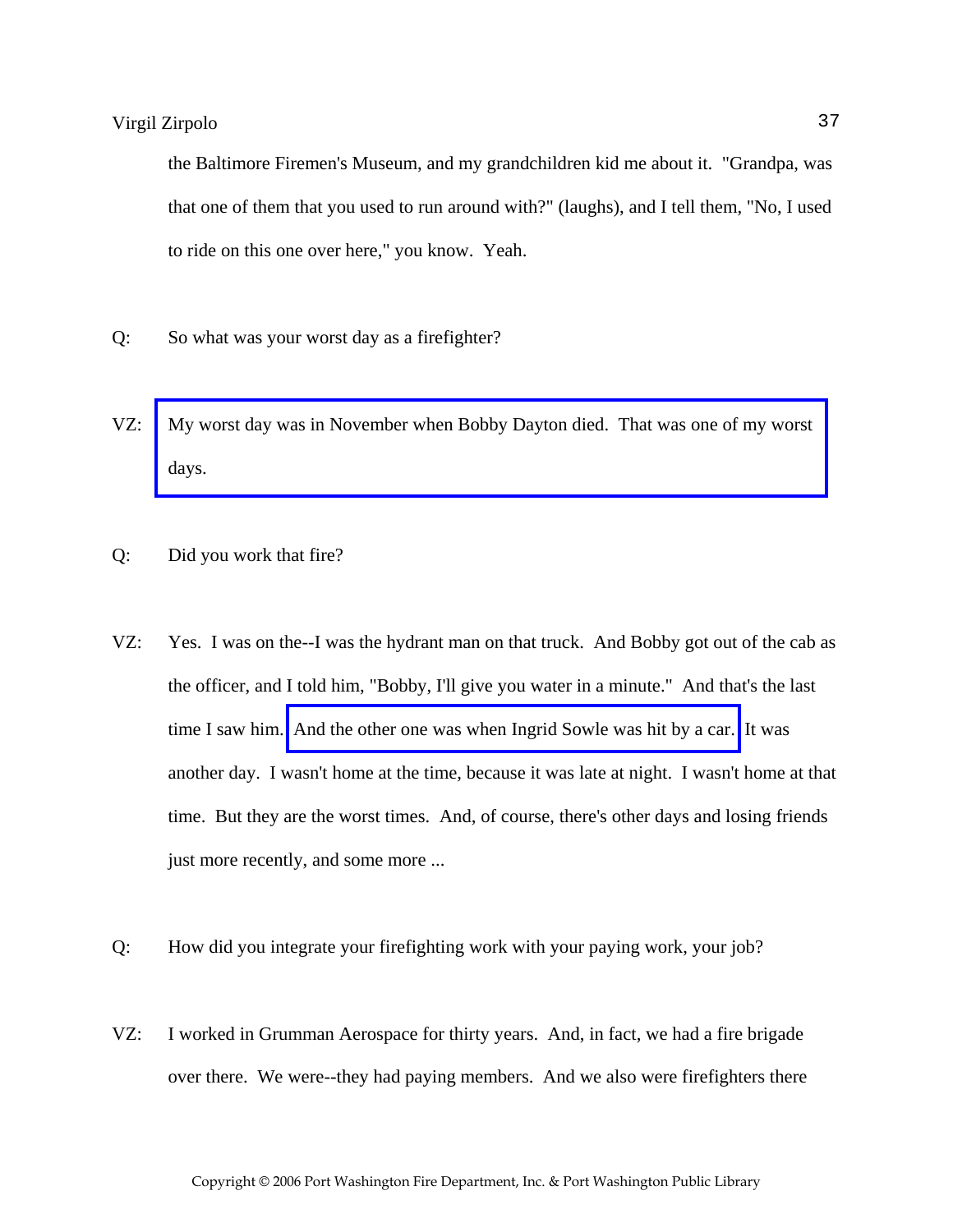when they needed us at Grumman's. Well, when I came home from work, then I would go--and, of course, my wife worked evenings for years. She was a nurse at the nursing home. And, it's funny, my mother would come down, because my father worked nights. My mother would come down, and she'd babysit for me, if I had to go out someplace. And I'd go after night--after my wife came home, orbefore I went to work, weekends. And then she got on days, and I'd go in in the evenings. And it used to be funny when the kids were teenagers and everything. The fire alarm would go off, and one of the kids would turn around and say, "Well, look, there's another cold dinner for Dad" (laughs). Or they'd call out the door, as teenagers, "Hey, Dad, after the fire it'll be in the oven when you come back!" (Laughs) My wife still tells me that: "It'll be in the oven when you come back."

- Q: What was your best day as a fireman?
- VZ: They all are. They all are, really. I mean, every day is a good day, I say. Every day's a good day. If we all get back from the call, that's a good day. And, as I say, we're all friends; we're all family. And I look back on--you know, people say, "Well, what's a bad thing." I say, "Whenever, you know, we lose somebody, that's a bad thing." Or when we lose a resident or somebody of that sort, you know, when you lose somebody that's at the scene, that's a bad day. I say the best days is when we all come back and sign in.
- Q: What are you proudest of in your firefighting career?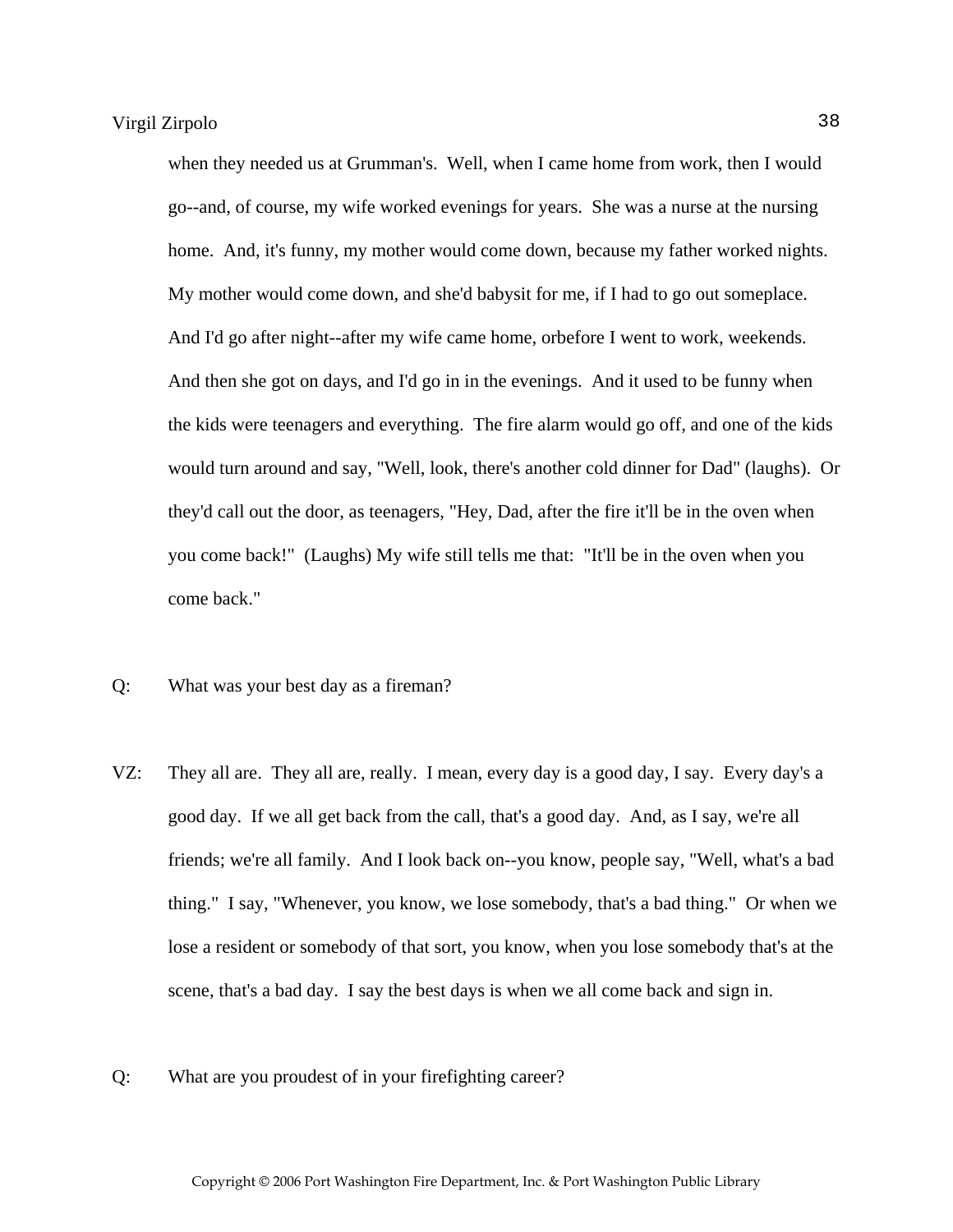- VZ: What am I proudest of? My wife.
- Q: Why? For what?
- VZ: She sticks with me. That's, you know (laughs), she's been through it with me, you know. We've been married forty-two years, and she knew me before I got in the Fire Department. Because I went out with her for a few years and--but she sticks with me. I mean, we, side by side--that's my wife. You know, I don't know what a lot of guys have said, but I said to the company, I says, "When I get my fifty years in the Department," I says, "after you call me up there," I says, "you'd better call my wife." And one guy said, "Well, what for?" I says, "Because she's been with me for fifty years in this Department, and she's going to stand with me." Just like that, I said, "She's going to stand with me, whether you like it or not."
- Q: How many more years do you have before you get there?
- VZ: In 2008, I'll have fifty years in the Department.
- Q: Did you ever do anything for good luck? Carry anything or ...
- VZ: No.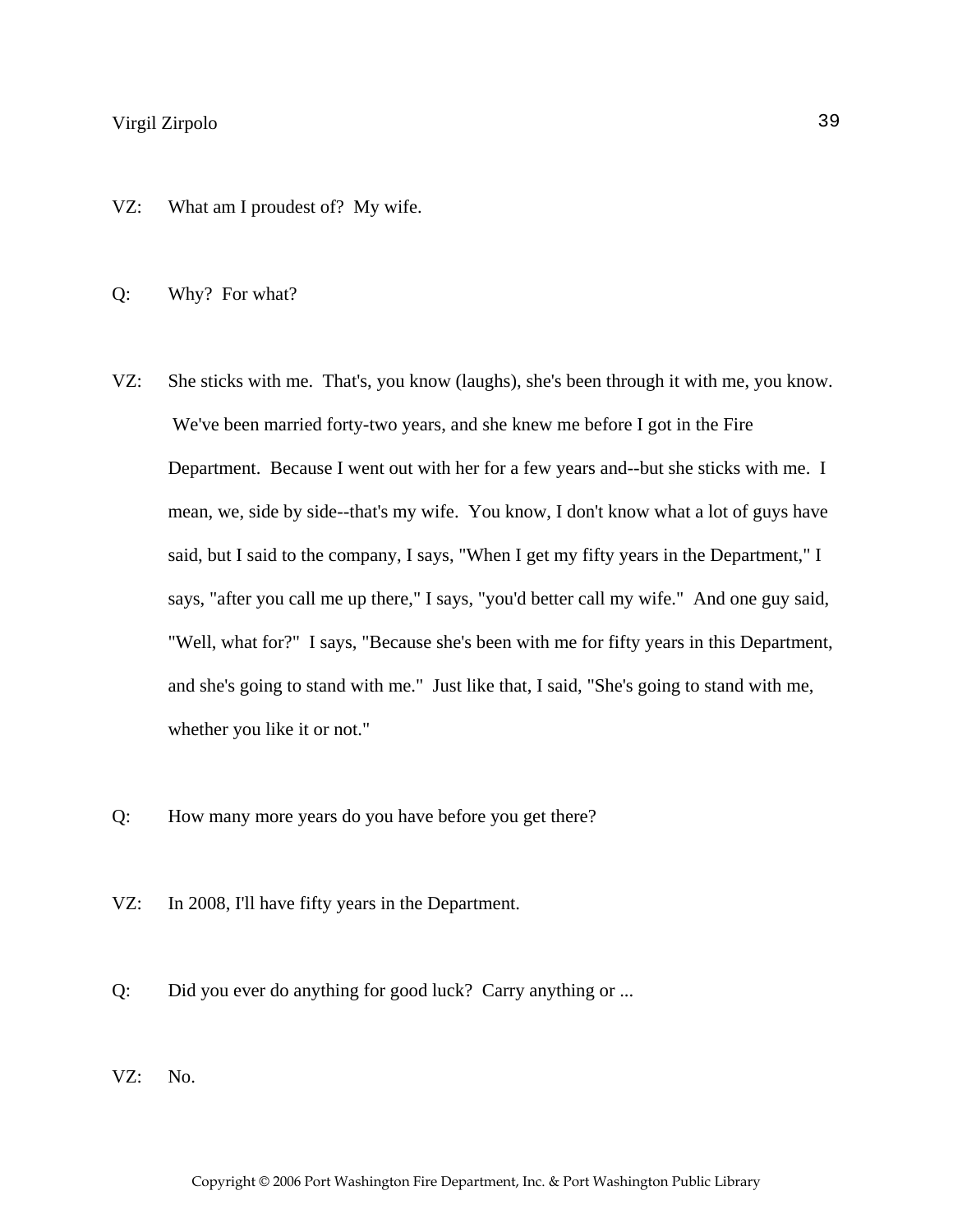Q: ... anything like that?

VZ: No.

- Q: Have you ever dreamed about fires?
- VZ: No. Never--never really had any bad dreams or nightmares about it. I've stayed up many a nights after, you know, coming home after a fire and not going to sleep, because the adrenalin is so much and so on. When I rode the ambulance, we had--well, we've had quite a few bad accidents that I was at years ago. It's not like today where we have the equipment to extricate people out of cars. Those years, it was a crowbar and strength, to open the door or things of this sort.
- Q: Do you remember any in particular?
- VZ: There was a bad accident on South Bayles and Willowdale Avenue. There was a car wrapped around a telephone pole. That's one accident. Some down along Roslyn West Shore Road, there was another few bad ones.
- Q: What do you think it is about that road, there've been so many ...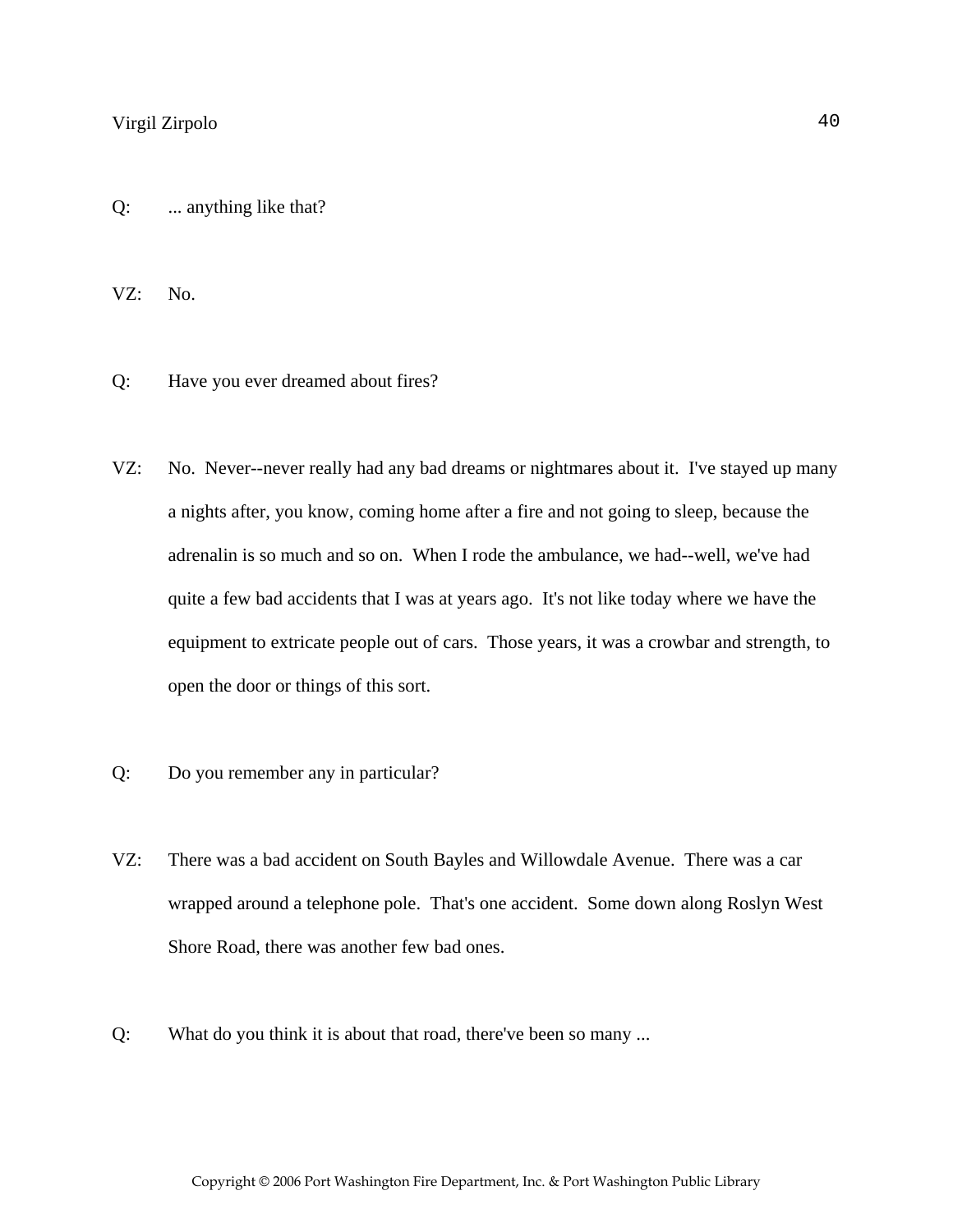- VZ: It's--well, people from--not paying attention to the road itself. Because if they know it's a straight road -- it's not. It's got slight curves in it, dips and so on. People don't pay attention. That's the biggest thing today. People don't pay attention to their driving. Some people, it's they're tired, sleepy. Fall asleep at the wheel. The DWIs [driving while intoxicated], that you read and hear on TV--things of this sort that you see all over, not only here, but all over the country. Things of that sort, you know. That's the the major thoughts, when I go to a call. I would be, "Am I going to make it there the way that people're driving?". I don't drive the big apparatus – the pumpers and such. I don't drive them. [I drive one of the utility vehicles--the Fire Police vehicle.](http://www.pwfdhistory.com/trans/zirpolov_trans/pwfd_vehicle001.jpg) And people don't--you know, that's one of the things I watch, you know, because you don't only look in front of you. You look around you, because people--you don't know where they're coming from. There has been a few times that, when I did drive the trucks, that I had people darted out of nowhere in front of me. I had a couple of guys that can attest to that with the black and blue marks when they got back (laughs). At the time, being quick with the brakes, and being able to, good judgment, as some people say. But, today, you just don't look in front of you; you've got to look all around you, because of the way they drive. But ...
- Q: What about--would there be one piece of advice that you would give to people to avoid home fires?
- VZ: A lot of it is just be patient because your carelessness is a lot of it. It used to be smoking in bed, but not anymore.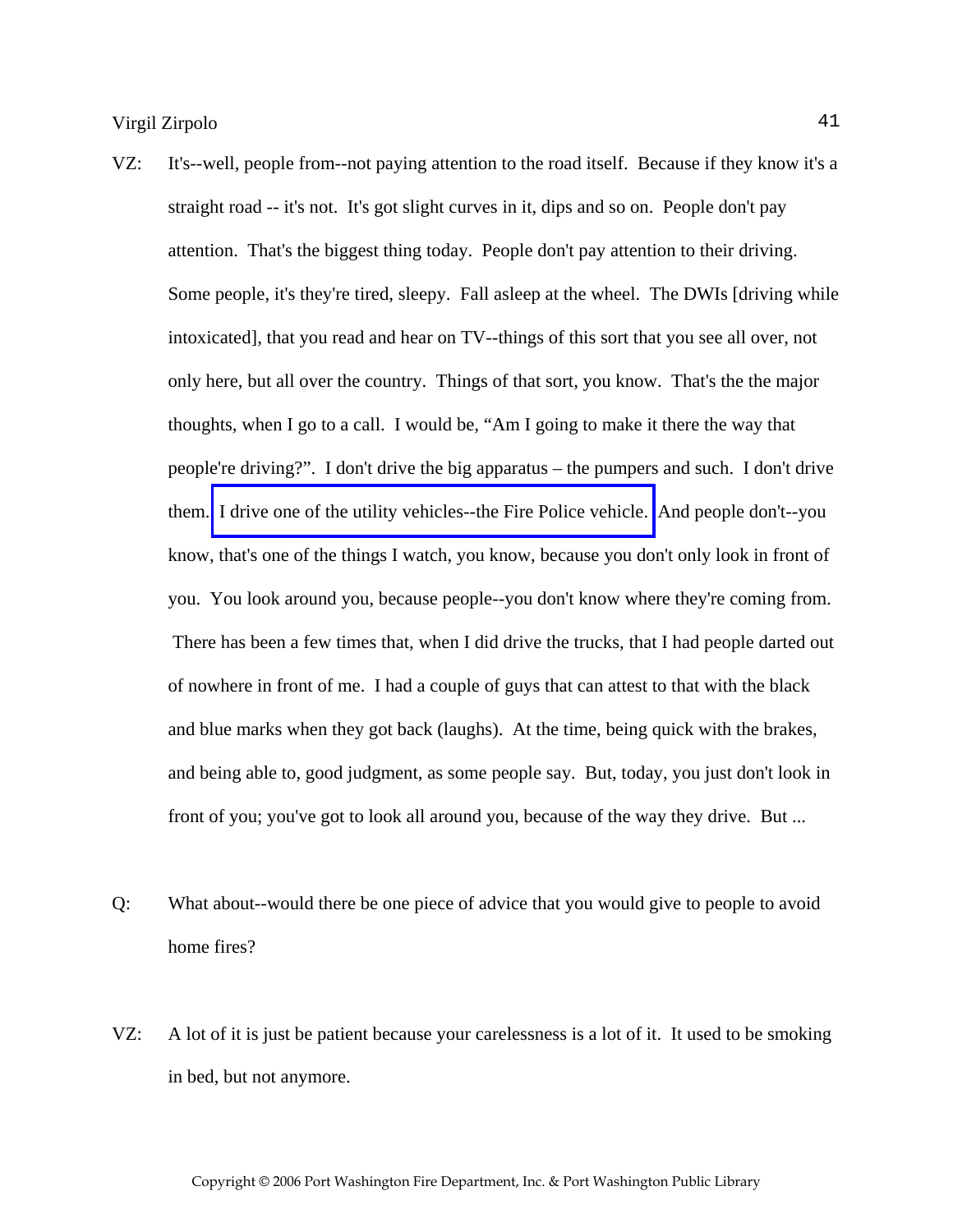- Q: You don't see that any ...
- VZ: No, but we do get like sometimes we'll get a piece of furniture, you know, something like that. But not smoking in bed as much as they used to. A lot of house fires, I'd say twenty years ago, twenty-five years ago, were related to smoking. But today, it's not. Today it's hard to say what a lot of them are, because a lot of our calls are automatic alarms. The carbon monoxide alarms. That's what the major calls are today. And it's not like we have major fires to speak of. I mean, we do get house fires--bad house fires. Sometimes a house gets struck by lightning, or things of this sort, which would cause a major incident. But, it's hard to say, you know. The big ones today is carelessness, a lot of times. "Undetermined" is, you know, they can't tell what they're caused by.
- Q: Have you ever been involved in an arson investigation?
- VZ: Yes. I assisted the Fire Marshals a few times.
- Q: What happened?
- VZ: Well, you walk--you go with them and I have taken the Arson Recognition Class. It's to distinguish where a fire started, how it started, whether it was electrical, carelessness. Whether it was set. And you're walking around with a--not only yourself, but the Fire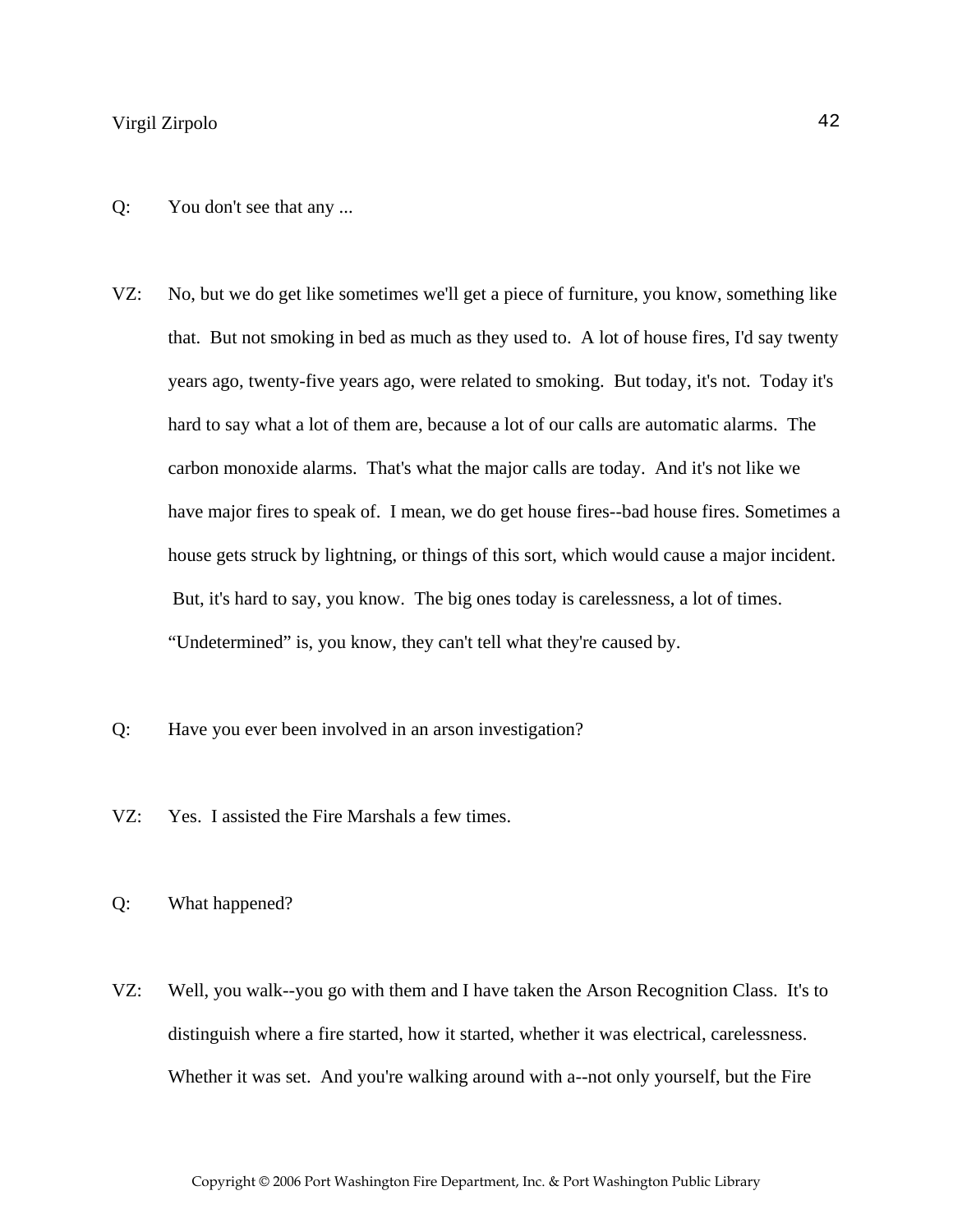Marshal or the arson squad, some of the other members that are trained, you're looking at its--and they'll tell you, okay, you look in this certain section. Tell me what you see, while I'm over here, or another guy's over here looking at a totally--first floor was totally burned out--how it started. Where can you give them an idea, or assist them. Or I could say, "Yeah, okay, it started over here with an appliance," you know, it's starting at that point with an appliance. You could tell how the wall was burned and such. Where some, see, today, sometimes it's with candles. Somebody'll leave a candle burning someplace and forget about it, or go to bed with it and, or a barbecue fire, or, yeah, things of that sort. But assisting investigations, yeah, I've done a few of them that way. And it's another set of eyes, as they call it. Seeing a--it's a--from three different angles. Three different men--three different people look at it. And you'll say, "Well, gee, it looks like it's burning here for maybe ten or fifteen minutes before it spread." And somebody'll say, "Well, no, it looks like it was burning, started over here ..." and it's more science. Today it's a science, too. They can tell by taking a piece of wood and bringing it back to the lab, and tell whether it had accelerant put on it. And they also have the dogs that sniff the- can tell whether it was, as they say, a petroleum-based product, or what was used as an accelerant, as they call it. They have dogs that can do that. Like you see them at all of the airports, or wherever. And those dogs are a lot of fun. They're good dogs. And that dog gets better treatment sometimes (laughs) at a fire scene. He'll be sitting there. It can be a cold winter's night, and he's in a nice warm car. And when they bring him to the scene, they take the car right up to the scene. And there are times they put little booties on the dog, so it doesn't hurt their feet, to go into the buildings. And that's why I say,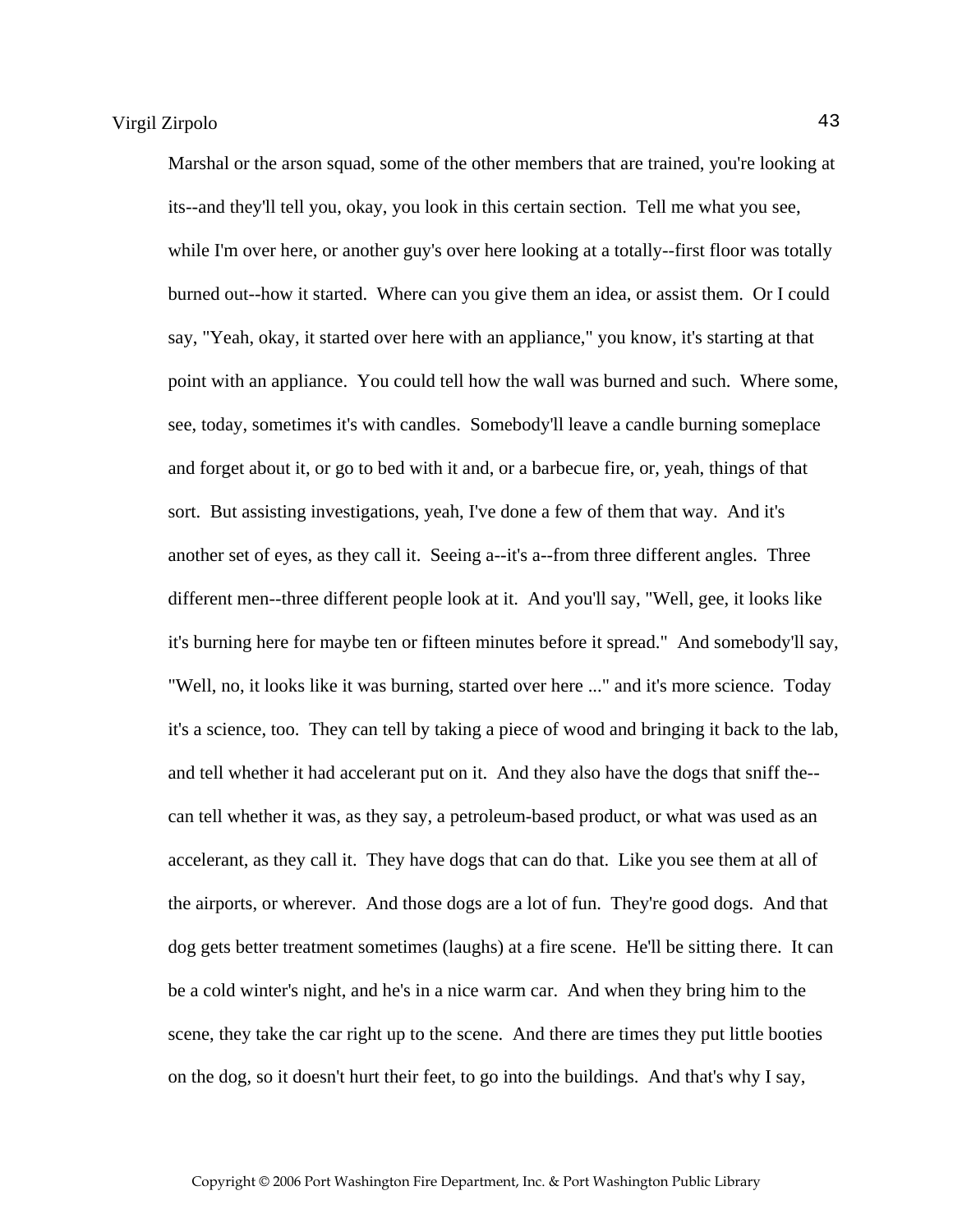they're very (laughs)--but the arson dogs are very good. Or I should say the, not only arson, but the dogs that they use for finding--they can find different chemicals, or, you know, whether it's a bomb or something like that. Explosives. So it's really--that's how advanced we've come in investigations. And it's an interesting field.

Q: Oh, yeah.

- VZ: It's an interesting field.
- Q: Is there anything else that we haven't talked about that you think is important?
- VZ: No (laughs).
- Q: What do you think the value is of the Oral History project?
- VZ: [Very much. Because right now, I am, we have the Museum Committee--the Museum of](http://www.ncfiremuseum.com/)  Nassau County Firemen's Museum [Nassau County Firefighters Museum and Education Center]. This is what they're looking for--the oral history of the departments. I don't know if you're aware of it.
- Q: No. Where is the museum?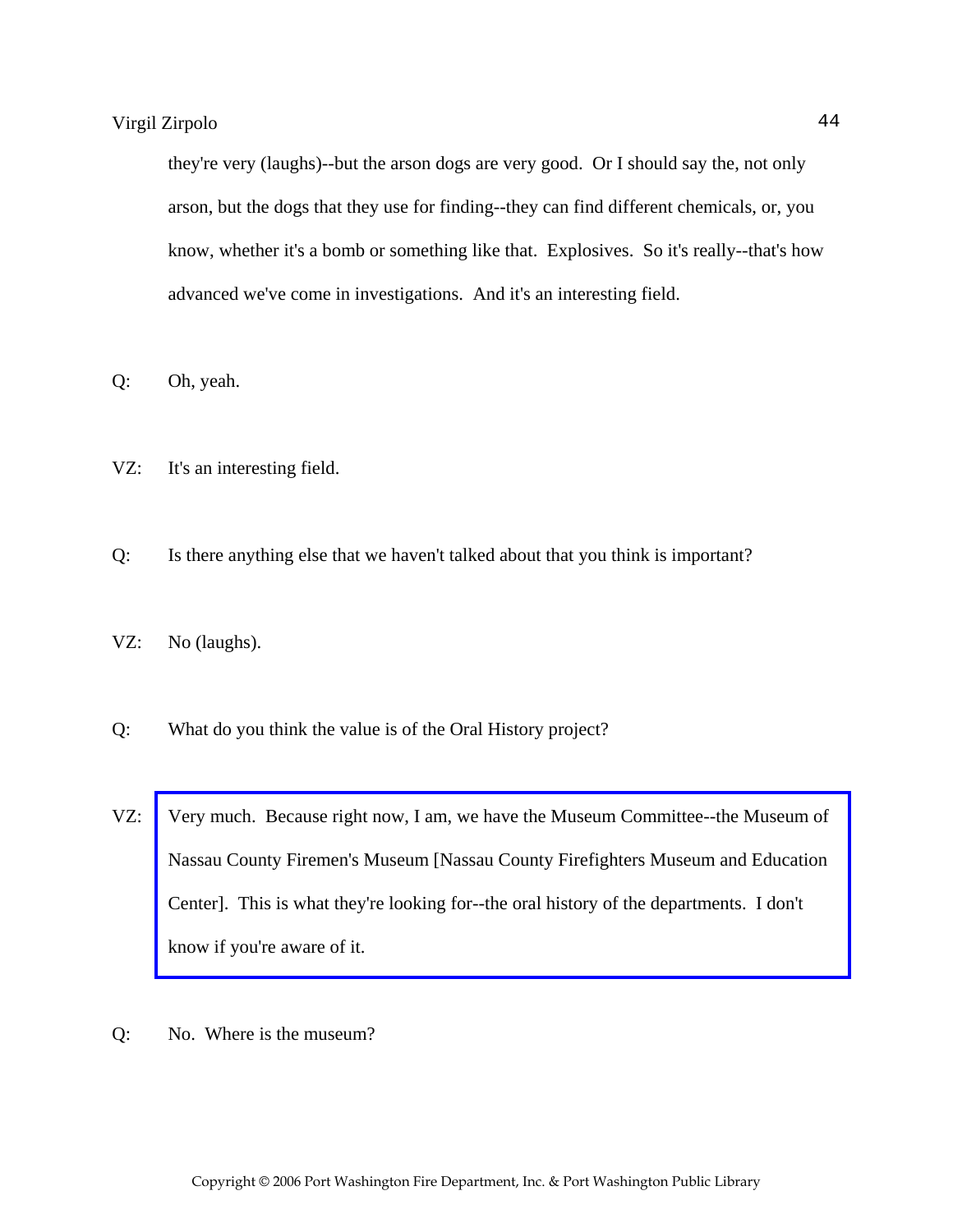- VZ: At the Cradle of Aviation. We have a section over there, they're giving--we're using, over at Mitchel Field. And we will have within, I'll say two years, we will have our own structure of the--it's Nassau County Friends of Volunteer Fire Service Educational Center. I think that's the name of it. I know it's a long name. But it's Nassau County Firemen's Museum. It's been in the works for a good, oh, five years I'll say, or better. Frank Pendl [Francis X. Pendl]. Frank Pendl. I'll get it straight. From Bethpage. He was an instructor at the Fire Academy, started it. And it's named after him. And it will be named after him. He passed away last year.
- Q: What do you have there?
- VZ: Well, right now, it's just a small little exhibition of what's going to be. But they're going to have apparatus--old and new. Different turnout--you know, the turnout gear that we've had. Different, how a fire was years ago, how it was called in, dispatched, to the present dayFireCom. They will have memorabilia from all years past, even, you know, from as far back as they can get to the present day. Conference centers. They're going to have a theater there for lectures.
- Q: So it's not open to the public yet.
- VZ: It's not open yet. Well, not yet. But there's a section. There's a piece--there's a portion, a little place in the Cradle of Aviation that is they've given us to put up a small display of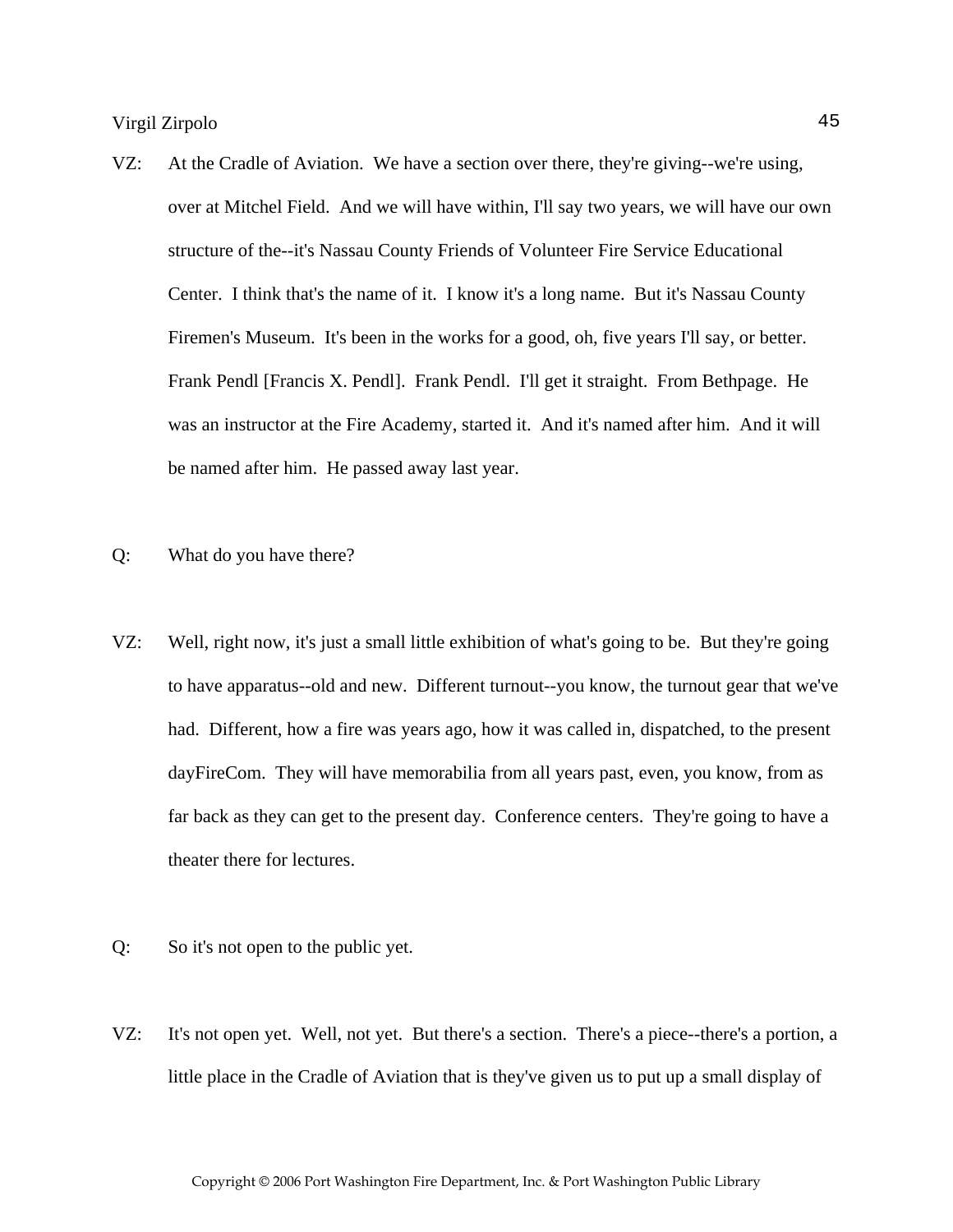what this is going to look like. And, as I say, the date for the opening is going to be in roughly October of 2006, I think it is. 2006 or 2007--I'm not sure. But ...

- Q: And what is your role on the committee?
- VZ: I'm just on the committee as bringing, as a liaison, as a representative from Port Washington Fire Department and Nassau County Fire Police Association. I'm the representative.
- Q: Do you think that some of the items that are now in Protection will go to that museum ...
- VZ: If they ...
- Q: ... or do you think they'll stay here?
- VZ: That's up to the company. Some of the equipment -- it'll be there on loan. It won't be permanent. Now, say, for instance, Protection wants to loan them, or any department throughout the Nassau County, wants to loan them this, they can loan it for six months. And just to keep the stuff rotating around from the different Departments. And this oral history is what they're looking for for the histories of the departments. There's seventyone departments they're looking for the history for. Like we're one of the oldest departments. Like you have Levittown is considered one of the newer departments, and